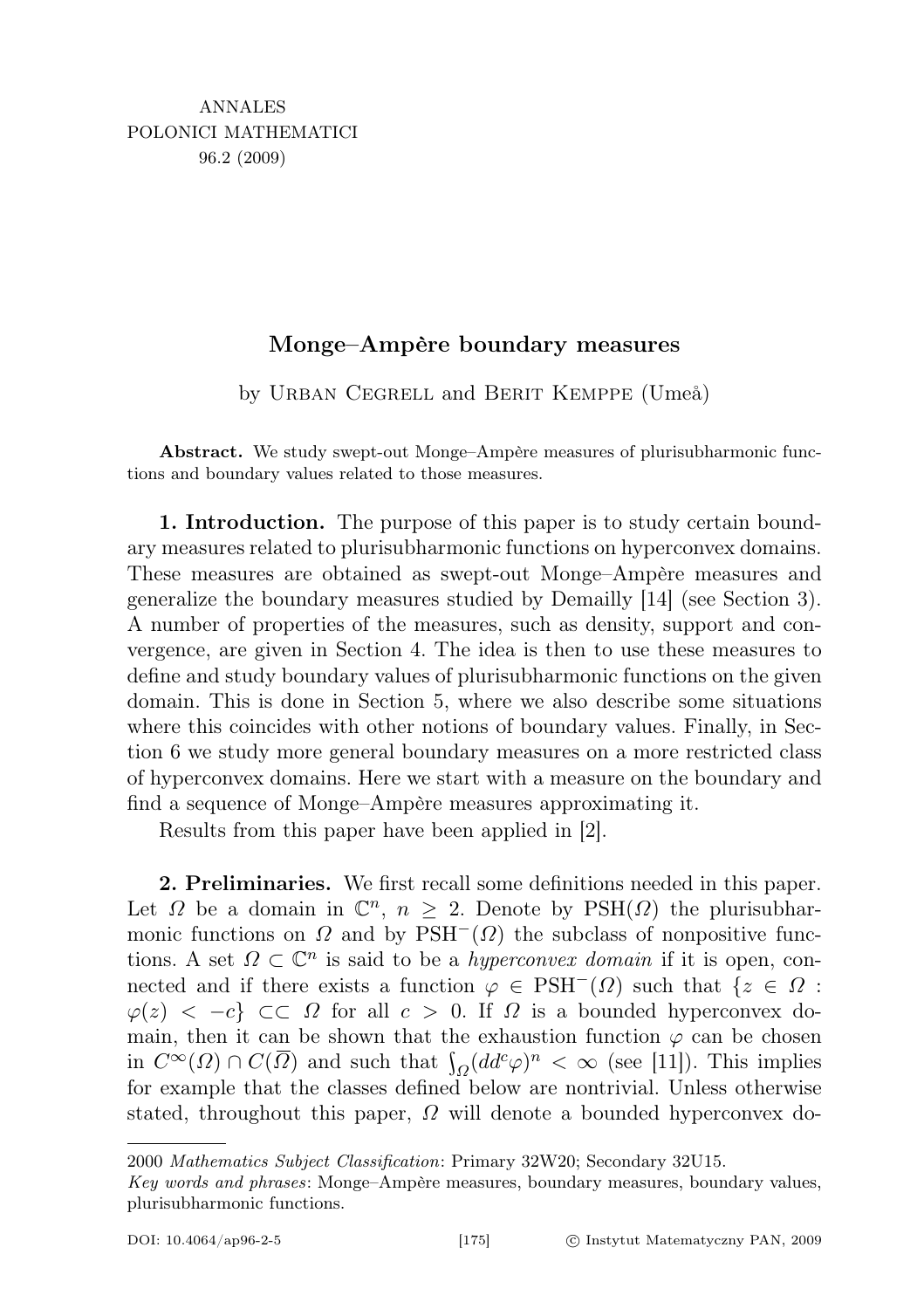main in  $\mathbb{C}^n$ . Also, by a *measure* we mean a positive regular Borel measure.

Let  $\mathcal{E}_0(\Omega)$ ,  $\mathcal{F}(\Omega)$ ,  $\mathcal{E}(\Omega)$  and  $\mathcal{F}^a(\Omega)$  be the subclasses of PSH<sup>-</sup>( $\Omega$ ) defined as in [6] and [8], namely:

- $\mathcal{E}_0(\Omega)$  is the set of functions  $u \in \text{PSH}(\Omega) \cap L^{\infty}(\Omega)$  such that  $\int_{\Omega} (dd^c u)^n$  $< \infty$  and  $\lim_{z \to \xi} u(z) = 0$  for all  $\xi \in \partial \Omega$ .
- $\mathcal{F}(\Omega)$  is the set of functions  $u \in \text{PSH}(\Omega)$  such that there is a sequence  $\{u_j\}$  in  $\mathcal{E}_0(\Omega)$  with  $u_j \searrow u$  and  $\sup_j \int_{\Omega} (dd^c u_j)^n < \infty$ .
- $\mathcal{E}(\Omega)$  is the set of functions  $u \in \text{PSH}(\Omega)$  such that for each  $\omega \subset\subset \Omega$ there is a function  $u_{\omega} \in \mathcal{F}(\Omega)$  with  $u_{\omega} \geq u$  on  $\Omega$  and  $u_{\omega} = u$  on  $\omega$ .
- $\mathcal{F}^a(\Omega)$  is the set of functions  $u \in \mathcal{F}(\Omega)$  such that  $\int_E (dd^c u)^n = 0$  for each pluripolar set  $E \subset \Omega$ .

For the convenience of the reader, we state some results concerning these classes, which we use most frequently in this paper. If not indicated otherwise, proofs can be found in [8].

First, observe that  $PSH^{-}(\Omega) \cap L^{\infty}_{loc}(\Omega)$  is contained in  $\mathcal{E}(\Omega)$  and that  $\mathcal{E}_0(\Omega) \subset \mathcal{F}^a(\Omega) \subset \mathcal{F}(\Omega) \subset \mathcal{E}(\Omega)$ . The following lemma explains why the functions in  $\mathcal{E}_0(\Omega)$  are sometimes called test functions.

LEMMA 2.1. If  $\varphi \in C_0^{\infty}(\Omega)$ , then there are  $\varphi_1, \varphi_2 \in \mathcal{E}_0(\Omega) \cap C(\overline{\Omega})$  such that  $\varphi = \varphi_1 - \varphi_2$ .

If  $u_1, \ldots, u_n \in \mathcal{E}(\Omega)$ , then  $dd^c u_1 \wedge \cdots \wedge dd^c u_n$  is defined as the limit measure obtained by combining the following two theorems.

THEOREM 2.2. Suppose that  $u \in PSH^{-}(\Omega)$ . Then there is a sequence  ${u_j} \subset \mathcal{E}_0(\Omega) \cap C(\overline{\Omega})$  such that  $u_j \searrow u$  on  $\Omega$  and supp  $(dd^c u_j)^n \subset\subset \Omega$  for each j.

THEOREM 2.3. For  $k = 1, ..., n$ , let  $u_k \in \mathcal{E}(\Omega)$  and  $\{g_{kj}\}_{j=1}^{\infty} \subset \mathcal{E}_0(\Omega)$ be such that  $g_{kj} \searrow u_k$  as  $j \to \infty$ . Then  $dd^c g_{1j} \wedge \cdots \wedge dd^c g_{nj}$  is weak<sup>\*</sup>-convergent and the limit measure is independent of the sequences  $\{g_{ki}\}.$ 

A function  $u \in \mathcal{E}(\Omega)$  is a maximal plurisubharmonic function if and only if  $(dd^c u)^n = 0$  (see [5] and [7]). If  $u \in \mathcal{F}(\Omega)$  and  $(dd^c u)^n = 0$ , then  $u = 0$ (see Theorem 5.15 in [8]). Theorem 2.3 can be generalized as follows (see e.g. Lemma  $3.2$  in  $|10|$ ).

LEMMA 2.4. For  $k = 1, ..., n$ , let  $u_k \in \mathcal{E}(\Omega)$  and  $\{g_{kj}\}_{j=1}^{\infty} \subset \mathcal{E}(\Omega)$  be such that  $g_{kj} \geq u_k$  and  $g_{kj}$  tends weakly to  $u_k$  as  $j \to \infty$ . If  $h \in PSH^{-}(\Omega) \cap$  $L^{\infty}(\Omega)$ , then  $h dd^c g_{1j} \wedge \cdots \wedge dd^c g_{nj}$  tends weak<sup>\*</sup> to  $h dd^c u_1 \wedge \cdots \wedge dd^c u_n$ . Moreover, if  $u_k \in \mathcal{F}(\Omega)$  then  $\lim_{j\to\infty} \int_{\Omega} h \, dd^c g_{1j} \wedge \cdots \wedge dd^c g_{nj} = \int_{\Omega} h \, dd^c u_1 \wedge$  $\cdots \wedge dd^c u_n$ .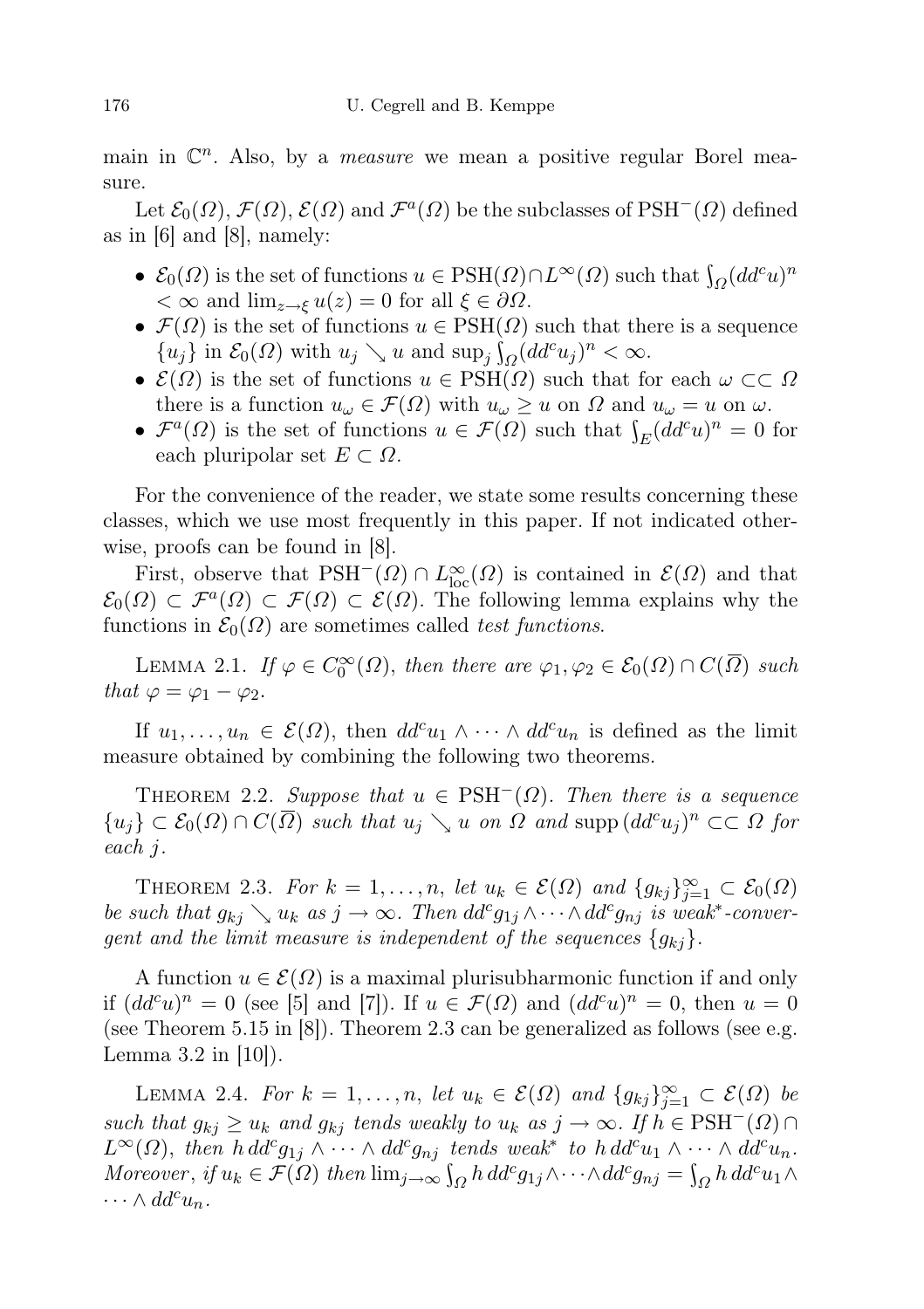The next lemma contains some useful basic properties of the classes we use.

## LEMMA 2.5. Let  $\mathcal{K} \in \{ \mathcal{E}_0, \mathcal{F}^a, \mathcal{F}, \mathcal{E} \}.$

- (i) If  $u, v \in \mathcal{K}(\Omega)$  and  $\alpha, \beta \geq 0$ , then  $\alpha u + \beta v \in \mathcal{K}(\Omega)$ .
- (ii) If  $u \in \mathcal{K}(\Omega)$  and  $v \in \text{PSH}^-(\Omega)$ , then  $\max\{u, v\} \in \mathcal{K}(\Omega)$ . In particular, if  $u \in \mathcal{K}(\Omega)$ ,  $v \in \text{PSH}^-(\Omega)$  and  $v \geq u$ , then  $v \in \mathcal{K}(\Omega)$ .

Note that functions in  $\mathcal{F}(\Omega)$  have finite total Monge–Ampère mass. Also, they have in some sense boundary values zero, which can be seen e.g. in the following formula for partial integration.

THEOREM 2.6. Let 
$$
v, u_1, ..., u_n \in \mathcal{F}(\Omega)
$$
. Then  
\n
$$
\int_{\Omega} v \, dd^c u_1 \wedge dd^c u_2 \wedge \cdots \wedge dd^c u_n = \int_{\Omega} u_1 \, dd^c v \wedge dd^c u_2 \wedge \cdots \wedge dd^c u_n.
$$

Since a bounded function cannot put Monge–Ampère mass on pluripolar sets (see e.g. [3]), we have  $\mathcal{F}(\Omega) \cap L^{\infty}(\Omega) \subset \mathcal{F}^{a}(\Omega)$ . Moreover, Theorems 5.5 and 5.8 of [8] gives:

LEMMA 2.7. If  $u_1, \ldots, u_{n-1} \in \mathcal{F}(\Omega)$  and  $v \in \mathcal{F}^a(\Omega)$  or  $v \in \text{PSH}^-(\Omega) \cap$  $L^{\infty}(\Omega)$ , then  $dd^c u_1 \wedge \cdots \wedge dd^c u_{n-1} \wedge dd^c v$  vanishes on pluripolar sets.

We conclude this section with some notation needed in this paper. Let  $\Omega$ and  $u \in \mathcal{E}(\Omega)$  be given and choose a fundamental sequence  $\{\Omega_i\}$  of strictly pseudoconvex domains, i.e.  $\Omega_j \subset\subset \Omega_{j+1} \subset\subset \Omega$  and  $\overline{\bigcup_{j=1}^{\infty} \Omega_j} = \Omega$ . For each  $j$  define

(2.1) 
$$
u^j = \sup \{ \varphi \in \text{PSH}(\Omega) : \varphi|_{\Omega \setminus \Omega_j} \leq u|_{\Omega \setminus \Omega_j} \}.
$$

Note that since  $\Omega_j$  has  $C^2$  boundary, it follows that  $u^j$  equals  $(u^j)^*$ , the smallest upper semicontinuous majorant of  $u^j$ , so  $u^j$  is plurisubharmonic. Moreover,  $u \leq u^j \leq u^{j+1} \leq 0$ , so each  $u^j \in \mathcal{E}(\Omega)$  and the same holds for  $\tilde{u} = (\lim_{j \to \infty} u^j)^*$ . It follows that  $\tilde{u}$  is the smallest maximal plurisubharmonic majorant of u and that  $\tilde{u}$  is independent of the sequence  $\{\Omega_i\}$  chosen. In [10] the following classes were defined:

$$
\mathcal{N}(\Omega) = \{ u \in \mathcal{E}(\Omega) : \tilde{u} = 0 \}, \quad \mathcal{M}(\Omega) = \{ u \in \mathcal{E}(\Omega) : (dd^c u)^n = 0 \}.
$$

Thus  $\mathcal{M}(\Omega)$  is the class of maximal plurisubharmonic functions in  $\mathcal{E}(\Omega)$ . Note that  $\mathcal{N}(\Omega)$  contains  $\mathcal{F}(\Omega)$ , since if  $u \in \mathcal{F}(\Omega)$ , then  $\tilde{u}$  is a maximal function in  $\mathcal{F}(\Omega)$  so  $\tilde{u} = 0$ . It also follows that if  $u \in \mathcal{F}(\Omega)$ , then  $u^j \nearrow 0$ outside a pluripolar subset of  $\Omega$  (see [16] or [3]).

Finally, we say that  $u \in \mathcal{E}(\Omega)$  has *boundary values*  $\tilde{u}$  if there is a function  $\psi \in \mathcal{N}(\Omega)$  such that  $\tilde{u} \ge u \ge \tilde{u} + \psi$ . Given  $H \in \mathcal{M}(\Omega)$  we define

$$
\mathcal{F}(\Omega, H) = \{ u \in \text{PSH}(\Omega) : H \ge u \ge H + \psi \text{ for some } \psi \in \mathcal{F}(\Omega) \},
$$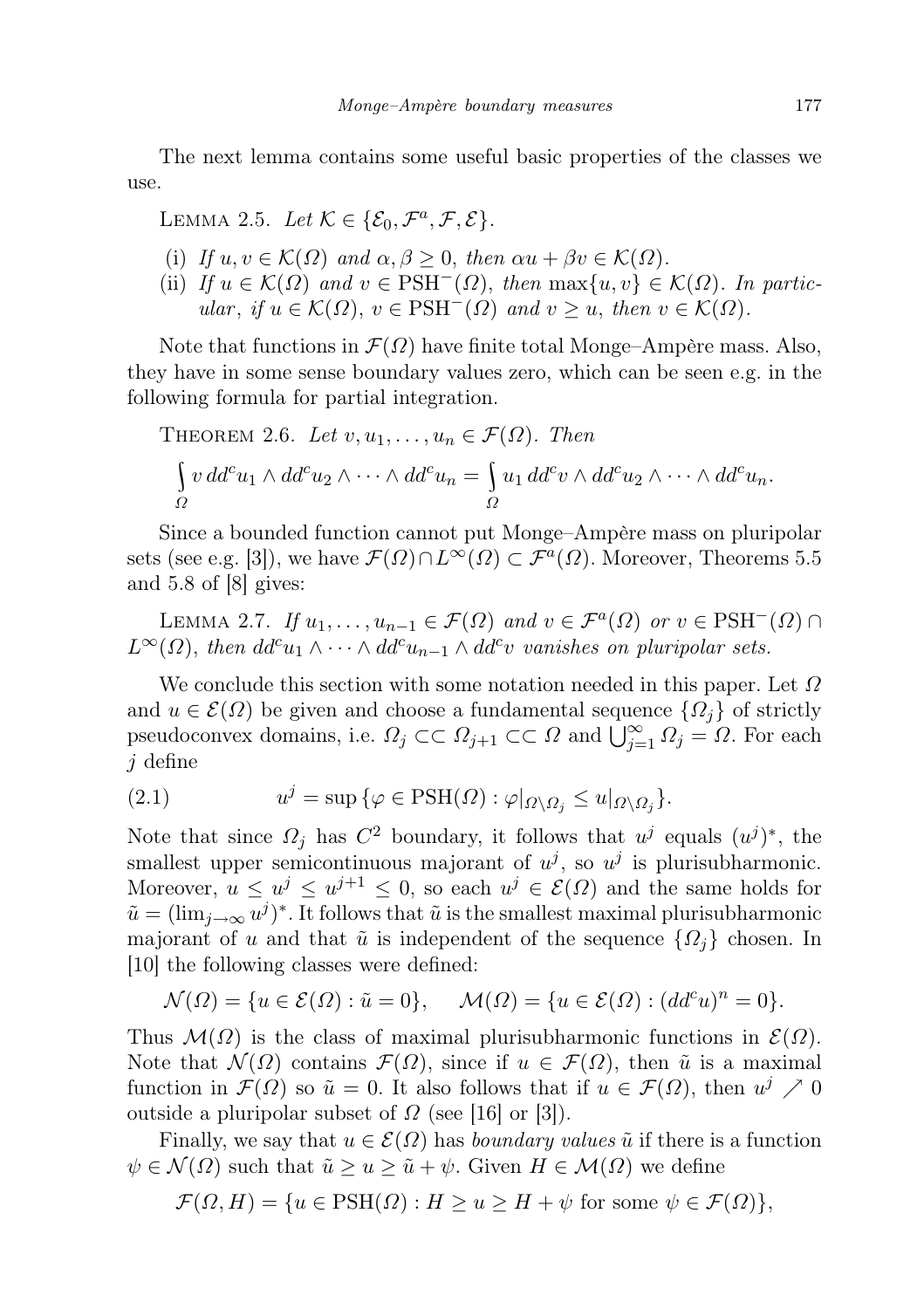which is a subclass of  $\mathcal{E}(\Omega)$ . It follows that if  $u \in \mathcal{F}(\Omega, H)$  then  $\tilde{u} = H$ . Also,  $\mathcal{F}(\Omega, 0) = \mathcal{F}(\Omega)$ .

3. Construction of the boundary measures  $\mu_u$ . In this section we show that every function in  $\mathcal{F}(\Omega)$  gives rise to a measure on the boundary of  $\Omega$ . Let  $u \in \mathcal{F}(\Omega)$  be given, choose a fundamental sequence  $\{\Omega_i\}$ of strictly pseudoconvex domains and let  $u^j$  be defined by (2.1). Then  $u \leq$  $u^j \leq u^{j+1} \leq 0$ , so each  $u^j$  is in  $\mathcal{F}(\Omega)$ . Moreover, Stokes' theorem implies that  $\int_{\Omega} (dd^c u^j)^n = \int_{\Omega} (dd^c u)^n < \infty$ , and by maximality  $(dd^c u^j)^n$  is concentrated on  $\Omega \setminus \Omega_i$ .

THEOREM 3.1. Suppose that  $u \in \mathcal{F}(\Omega)$ . Then  $\{ (dd^c u^j)^n \}$  is a weak<sup>\*</sup>convergent sequence, which defines a positive measure  $\mu_u$  on  $\partial\Omega$ . Also  $\lim_{j\to\infty} \int_{\Omega} \varphi (dd^c u^j)^n \text{ exists for all } \varphi \in \text{PSH}(\Omega) \cap L^{\infty}(\Omega).$ 

*Proof.* Choose  $W$  to be a strictly pseudoconvex set containing the closure of  $\Omega$ . First assume that  $\varphi \in \text{PSH}(\Omega) \cap L^{\infty}(\Omega)$  and  $\varphi \leq 0$ . Then

(3.1) 
$$
-\infty < \int_{\Omega} \varphi (dd^c u)^n \leq \int_{\Omega} \varphi (dd^c u^j)^n
$$

$$
\leq \int_{\Omega} \varphi (dd^c u^{j+1})^n \leq \sup_{\Omega} \varphi \int_{\Omega} (dd^c u)^n.
$$

To see this, approximate  $\varphi$  with functions in  $\mathcal{E}_0(\Omega)$  and use partial integration in  $\mathcal{F}(\Omega)$  (see Section 2). Since all Monge–Ampère measures involved have the same total mass, it follows that (3.1) holds for all  $\varphi \in$  $PSH(\Omega) \cap L^{\infty}(\Omega)$ . Thus  $\{\int_{\Omega} \varphi (dd^c u^j)^n\}$  is a bounded monotone sequence, so  $\lim_{j\to\infty} \int_{\Omega} \varphi (dd^c u^j)^n$  exists for all  $\varphi \in \text{PSH}(\Omega) \cap L^{\infty}(\Omega)$ . In particular, the limit exists for  $\varphi \in C_0^{\infty}(W)$  (see Lemma 2.1). Since each  $(dd^c u^j)^n$  is a positive distribution on  $C_0^{\infty}(W)$ , it follows from standard distribution theory that the convergence in fact holds for all  $\varphi \in C_0(W)$ . Also the limit distribution itself is positive and thus defines a positive regular Borel measure  $\mu_u$ on W, which by the construction is concentrated on  $\partial\Omega$ .

In this manner we may, to each  $u \in \mathcal{F}(\Omega)$ , associate a positive measure  $\mu_u$ , and it follows for example that

(3.2) 
$$
\int_{\partial \Omega} \varphi \, d\mu_u = \lim_{j \to \infty} \int_{\Omega} \varphi \, (dd^c u^j)^n
$$

holds for all  $\varphi \in C_0(W)$ , in particular for  $\varphi \in C(\overline{\Omega})$ . We also see that  $\int_{\partial\Omega} d\mu = \int_{\Omega} (dd^c u)^n$ , which implies that  $\mu_u = 0$  if and only if  $u = 0$  (since  $u \in \mathcal{F}(\Omega)$ . Note that  $\mu_u$  does not depend on the sequence  $\{\Omega_i\}$  chosen. Note also that by applying (3.1) to  $\varphi$  and  $-\varphi$  we get

(3.3) 
$$
\int_{\Omega} \varphi (dd^c u^j)^n = \int_{\Omega} \varphi (dd^c u)^n, \quad \forall \varphi \in PH(\Omega) \cap L^{\infty}(\Omega),
$$

where  $PH(\Omega)$  denotes the pluriharmonic functions on  $\Omega$ .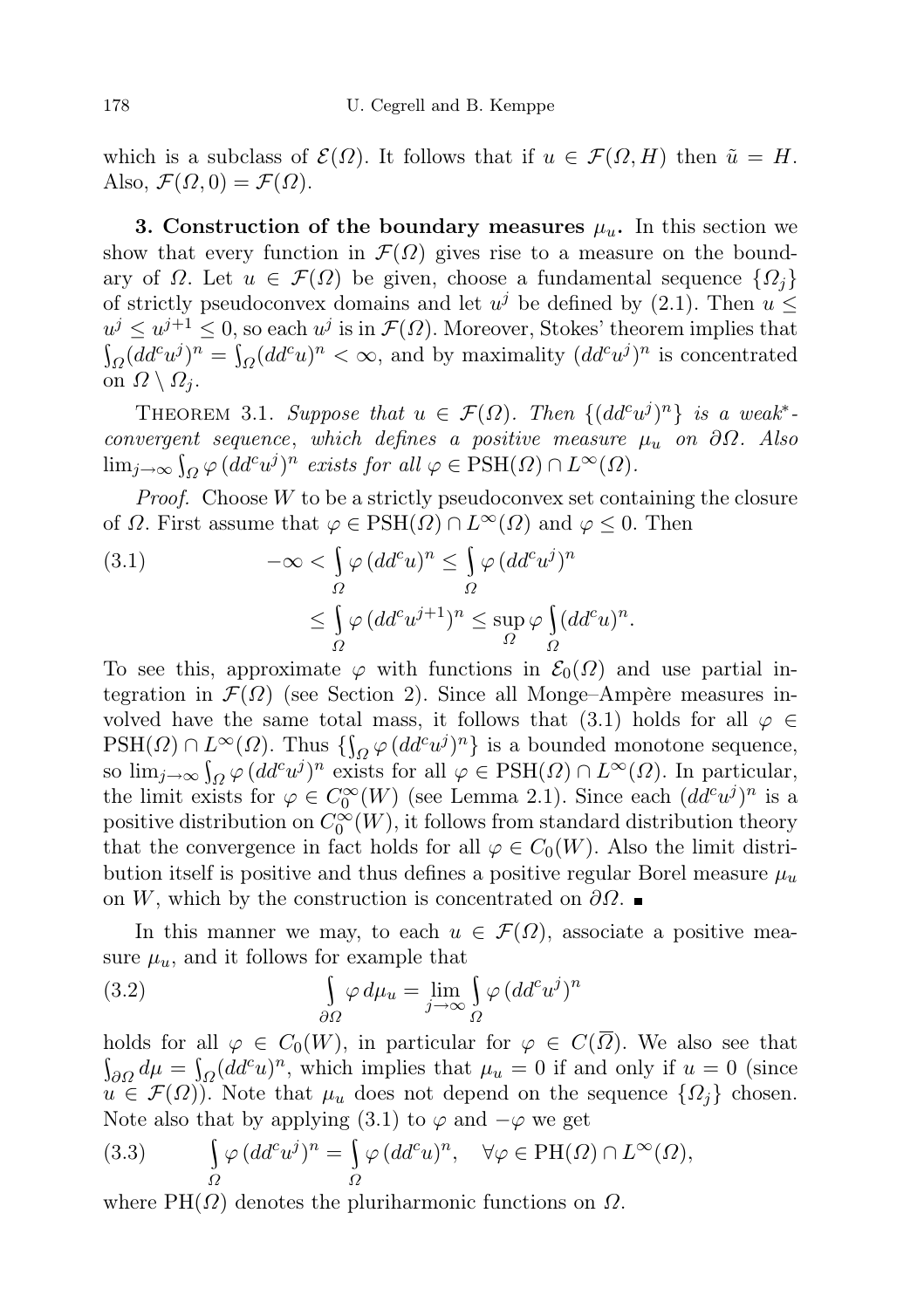In [14] Demailly defines a set of Monge–Ampère boundary measures in the following setting. Let X be a Stein manifold of dimension n and  $\Omega \subset \subset X$ an open hyperconvex subset. Assume that  $\phi : \Omega \to [-\infty, 0]$  is a continuous plurisubharmonic exhaustion function such that  $\int_{\Omega} (dd^c \phi)^n < \infty$ . For each  $r < 0$  define

$$
B(r) = \{ z \in \Omega : \phi(z) < r \},
$$
\n
$$
S(r) = \{ z \in \Omega : \phi(z) = r \},
$$
\n
$$
\phi_r(z) = \max\{\phi(z), r\}.
$$

It is then shown that

(3.4) 
$$
(dd^c \phi_r)^n = \chi_{\Omega \backslash B(r)} \cdot (dd^c \phi)^n + \mu_{\phi,r}
$$

where  $\mu_{\phi,r}$  is a positive measure concentrated on  $S(r)$ . Furthermore, if  $r \to 0$ then  $\mu_{\phi,r}$  converges in a weak sense to a positive measure  $\tilde{\mu}_{\phi}$  concentrated on  $\partial\Omega$ . (More explicitly, it is shown that  $\lim_{r\to 0} \int h d\mu_{\phi,r}$  exists for all  $h \in$  $C^2(X,\mathbb{R}).$ 

Now consider the case when  $X = \mathbb{C}^n$ . Then the function  $\phi$  is in  $\mathcal{F}(\Omega)$  so we can define  $\mu_{\phi}$  according to Theorem 3.1. Choose a sequence  $\{r_i\}$  such that  $r_j \nearrow 0$  and let  $\Omega_j = B(r_j)$ . Then  $\phi_{r_j} = \max{\{\phi, r_j\}}$  is equal to the function  $\phi^j$  defined as in (2.1). Note that  $\Omega_j$  is not necessarily strictly pseudoconvex in this setting, only hyperconvex. However, this is enough in the proof of Theorem 3.1, since we only use the smoothness of  $\partial\Omega_j$  to ensure that the function  $\phi^j$  is plurisubharmonic. Hence

(3.5) 
$$
(dd^c \phi_{r_j})^n = \chi_{\Omega \setminus B(r_j)} \cdot (dd^c \phi)^n + \mu_{\phi, r_j},
$$

where the left hand side converges to the boundary measure  $\mu_{\phi}$  and the right hand side to  $0 + \tilde{\mu}_{\phi}$  (since  $\int_{\Omega} (dd^c \phi)^n < \infty$ ). This shows that  $\mu_{\phi} = \tilde{\mu}_{\phi}$ , so in particular Demailly's boundary measures form a subset of those defined in Theorem 3.1, when  $X = \mathbb{C}^n$ .

Also, note that if  $u \in \mathcal{E}_0(\Omega) \cap C(\Omega)$  then u satisfies the conditions in Demailly's definition, so for boundary measures corresponding to such functions we may use Demailly's results.

The following theorem, where  $u^j$  is defined by  $(2.1)$ , generalizes a formula considered by Demailly in [14].

THEOREM 3.2. Assume that  $u \in \mathcal{F}(\Omega)$ ,  $h \in \mathcal{E}(\Omega)$ ,  $\int_{\Omega} h (dd^c u)^n > -\infty$ and  $dd^c h \wedge (dd^c u)^{n-1}$  vanishes on pluripolar sets. Then

$$
\lim_{j \to \infty} \int_{\Omega} h \, (dd^c u^j)^n = \int_{\Omega} h \, (dd^c u)^n - \int_{\Omega} u \, dd^c h \wedge (dd^c u)^{n-1}.
$$

Note that the conditions in this theorem are satisfied if for example  $u \in$  $\mathcal{F}(\Omega)$  and  $h \in PSH^{-}(\Omega) \cap L^{\infty}(\Omega)$  (see Lemma 2.7). Actually, it is enough that  $h \in \text{PSH}(\Omega) \cap L^{\infty}(\Omega)$ , since  $\int_{\Omega} (dd^c u^j)^n = \int_{\Omega} (dd^c u)^n$ .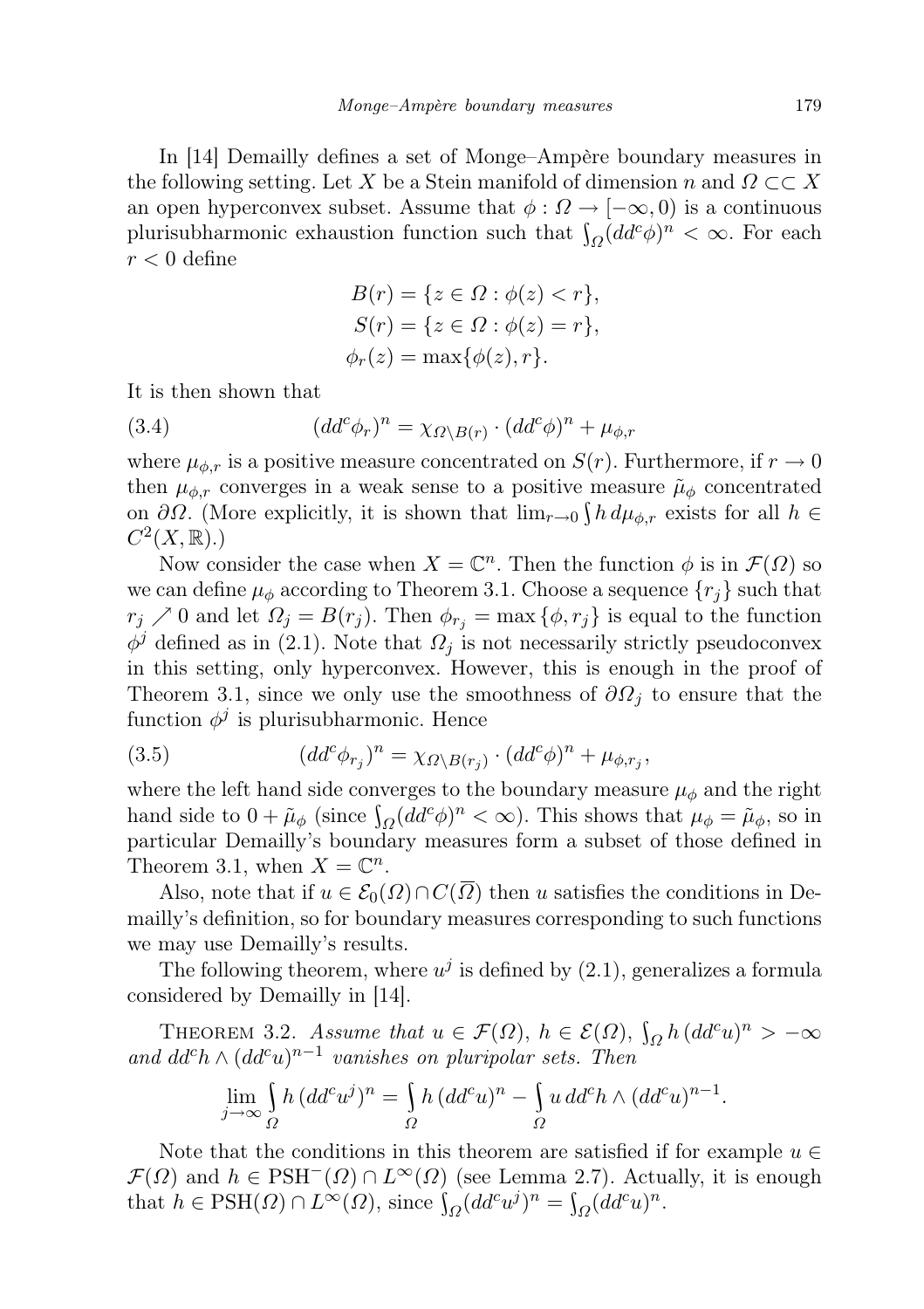Proof of Theorem 3.2. First we claim the following:

(i) 
$$
\int_{\Omega} u \, dd^c h \wedge (dd^c u)^{n-1} > -\infty,
$$

(ii) 
$$
\lim_{j \to \infty} \int_{\Omega} u^j d d^c h \wedge (d d^c u)^{n-1} = 0,
$$

(iii) 
$$
\int_{\Omega} h (dd^c u^j)^{n-p+1} \wedge (dd^c u)^{p-1} \ge \int_{\Omega} h (dd^c u^j)^{n-p} \wedge (dd^c u)^p
$$

$$
\ge \int_{\Omega} h (dd^c u)^n, \quad 1 \le p \le n-1,
$$

(iv) 
$$
\int_{\Omega} h \, dd^c(u^j - u) \wedge (dd^c u^j)^{n-p} \wedge (dd^c u)^{p-1}
$$

$$
= \int_{\Omega} u^j \, dd^c h \wedge dd^c(u^j - u) \wedge (dd^c u^j)^{n-p-1} \wedge (dd^c u)^{p-1}
$$

$$
= \int_{\Omega} (u^j - u) \, dd^c h \wedge (dd^c u^j)^{n-p} \wedge (dd^c u)^{p-1} \ge 0, \quad 1 \le p \le n.
$$

For the proof of (i), choose a sequence  $\{h_k\}$  in  $\mathcal{E}_0(\Omega)$  decreasing to h on  $\Omega$ . Then  $dd^ch_k \wedge (dd^cu)^{n-1}$  converges weak<sup>\*</sup> to  $dd^ch \wedge (dd^cu)^{n-1}$  (Lemma 2.4). Combining this with the fact that  $u$  is upper semicontinuous shows that

$$
\int_{\Omega} (-u) \, dd^c h \wedge (dd^c u)^{n-1} \le \limsup_{k \to \infty} \int_{\Omega} (-u) \, dd^c h_k \wedge (dd^c u)^{n-1}
$$

$$
= \limsup_{k \to \infty} \int_{\Omega} (-h_k) \, (dd^c u)^n = \int_{\Omega} (-h) \, (dd^c u)^n < \infty
$$

(where we have used partial integration in  $\mathcal{F}(\Omega)$ ). Since  $u^j \nearrow 0$  outside a pluripolar set (see Section 2) and since  $dd^c h \wedge (dd^c u)^{n-1}$  puts no mass there, (i) implies (ii) by the dominated convergence theorem. To see (iii), use the same technique as in Theorem 3.1. Finally, (iv) follows from partial integration, using the fact that h is locally in  $\mathcal{F}(\Omega)$  and that  $u^j - u$  is compactly supported in  $\Omega$ . This proves the claim.

Now using (iv) we have

$$
\int_{\Omega} u \, dd^c h \wedge (dd^c u)^{n-1}
$$
\n
$$
= \int_{\Omega} (u - u^j) \, dd^c h \wedge (dd^c u)^{n-1} + \int_{\Omega} u^j \, dd^c h \wedge (dd^c u)^{n-1}
$$
\n
$$
= \int_{\Omega} h \, dd^c (u - u^j) \wedge (dd^c u)^{n-1} + \int_{\Omega} u^j \, dd^c h \wedge (dd^c u)^{n-1},
$$

so we can write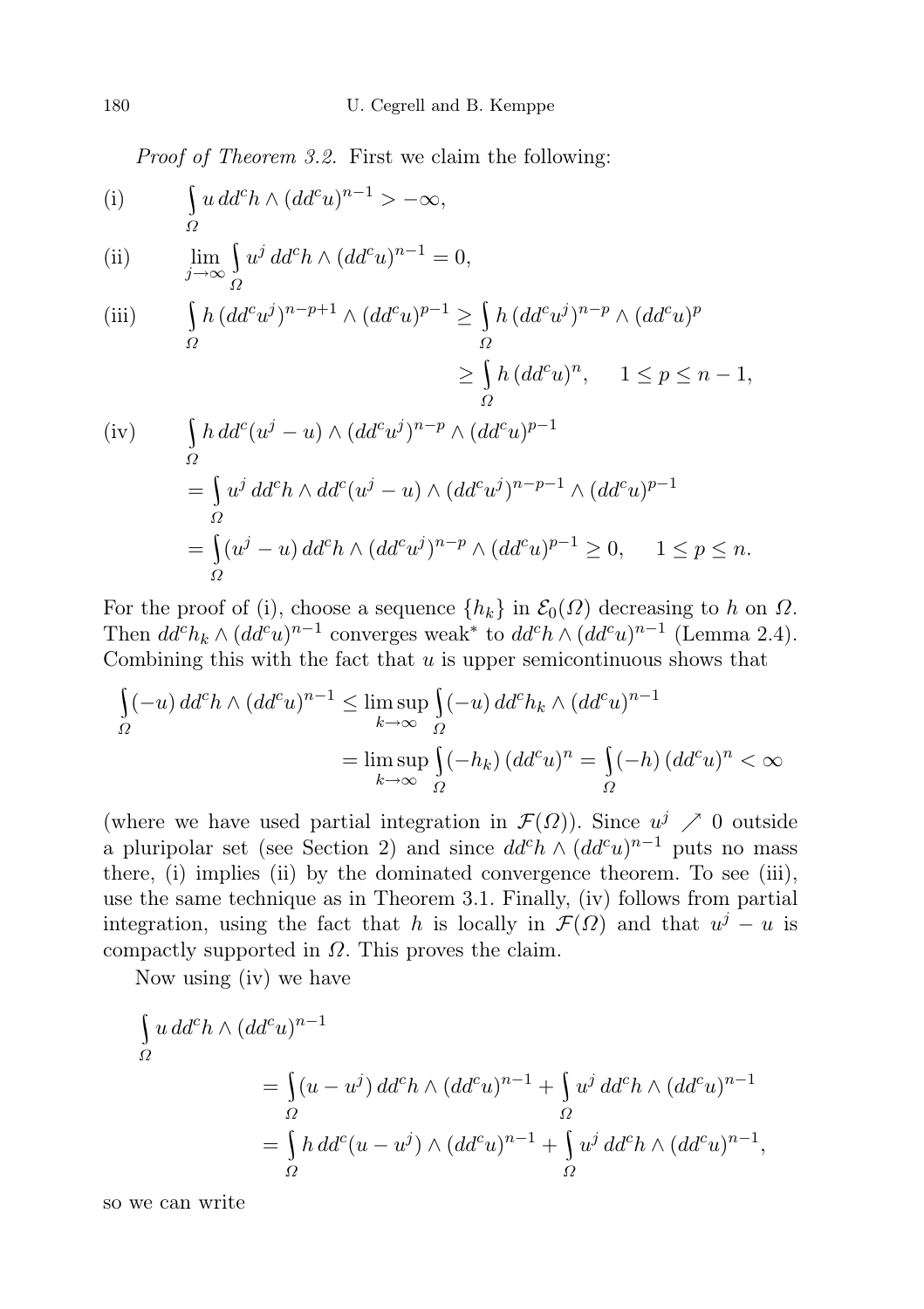$$
\begin{aligned}\n\int_{\Omega} h \, (dd^c u^j)^n - \int_{\Omega} h \, (dd^c u)^n + \int_{\Omega} u \, dd^c h \wedge (dd^c u)^{n-1} \\
= \int_{\Omega} h \, (dd^c u^j)^n - \int_{\Omega} h \, dd^c u^j \wedge (dd^c u)^{n-1} + \int_{\Omega} u^j \, dd^c h \wedge (dd^c u)^{n-1} \\
\end{aligned}
$$

where the last integral tends to 0 according to (ii). Moreover,

$$
\int_{\Omega} h (dd^c u^j)^n - \int_{\Omega} h d d^c u^j \wedge (dd^c u)^{n-1}
$$
\n
$$
= \sum_{p=1}^{n-1} \left( \int_{\Omega} h (dd^c u^j)^{n-p+1} \wedge (dd^c u)^{p-1} - \int_{\Omega} h (dd^c u^j)^{n-p} \wedge (dd^c u)^p \right)
$$
\n
$$
= \sum_{p=1}^{n-1} a_p
$$

where  $a_p \geq 0$  for all p by (iii). Using (iv) we have

$$
a_p = \int_{\Omega} h \, dd^c(u^j - u) \wedge (dd^c u^j)^{n-p} \wedge (dd^c u)^{p-1}
$$
  
= 
$$
\int_{\Omega} u^j \, dd^c h \wedge dd^c(u^j - u) \wedge (dd^c u^j)^{n-p-1} \wedge (dd^c u)^{p-1}
$$
  

$$
\leq -\int_{\Omega} u^j \, dd^c h \wedge (dd^c u^j)^{n-p-1} \wedge (dd^c u)^p.
$$

Now, the second expression in (iv) implies that  $\int_{\Omega} u^j d d^c h \wedge (dd^c u^j)^{n-k} \wedge$  $(dd^c u)^{k-1}$  is decreasing in k, so it follows that  $0 \le a_p \le -\int_{\Omega} u^j d d^c h \wedge$  $(dd^c u)^{n-1}$ . Hence (ii) implies that each term  $a_p$  tends to 0 as  $j \to \infty$  and the theorem is proved.  $\blacksquare$ 

REMARK 1. Combining the preceding theorem with  $(3.2)$ , we have the following formula. Given  $u \in \mathcal{F}(\Omega)$ ,

$$
(3.6)\quad \int_{\Omega} h \, (dd^c u)^n = \int_{\Omega} u \, dd^c h \wedge (dd^c u)^{n-1} + \int_{\partial \Omega} h \, d\mu_u, \quad \forall h \in \text{PSH}(\Omega) \cap C(\overline{\Omega}).
$$

In Section 4 (Corollary 4.10) we will show that there is a set  $S \subset \partial\Omega$  such that supp  $\mu_u = S$  for each  $u \in \mathcal{F}(\Omega)$ ,  $u \neq 0$ . Hence (3.6) gives a partial integration formula for  $h \in \text{PSH}(\Omega) \cap C(\overline{\Omega})$  such that  $h|_S = 0$ . From Theorem 5.3 in Section 5 it follows that if  $u \in \mathcal{F}^a(\Omega)$ , then (3.6) is valid for  $h \in \text{PSH}(W) \cap L^{\infty}(W)$ , where W is some neighbourhood of  $\overline{\Omega}$ .

We also get a Jensen-type inequality: given  $u \in \mathcal{F}(\Omega)$ ,

(3.7) 
$$
\int_{\Omega} h (dd^c u)^n \leq \int_{\partial \Omega} h d\mu_u, \quad \forall h \in \text{PSH}(\Omega) \cap C(\overline{\Omega}).
$$

If  $h \in \text{PSH}(W)$  for some neighbourhood W of  $\overline{\Omega}$ , then using convolution we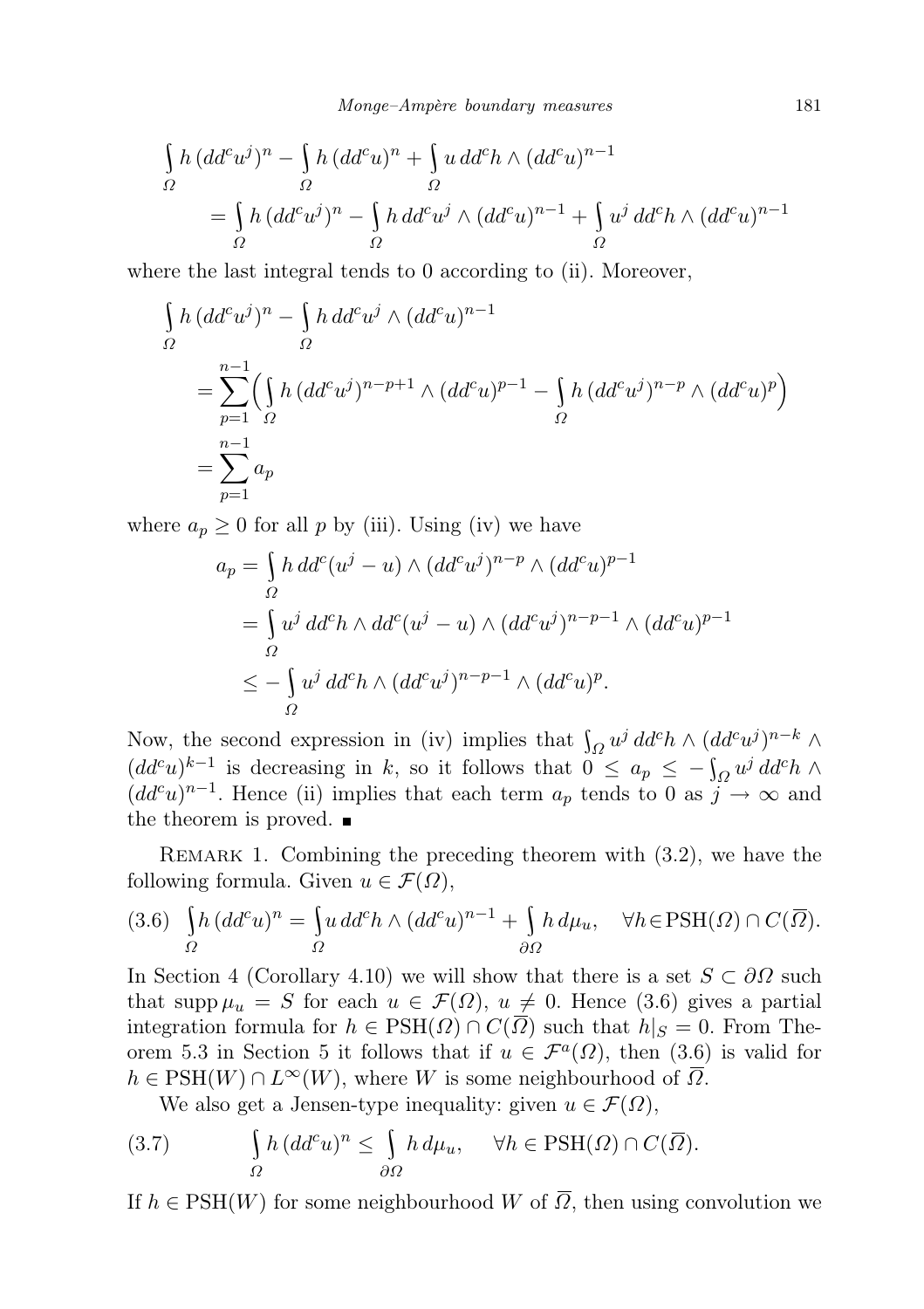may find functions  $h_k \in {\rm PSH}(W') \cap C(W')$ , where  $\overline{\Omega} \subset W' \subset\subset W$ , such that  $h_k \searrow h$  on W'. Therefore (3.7) holds true if  $h \in \text{PSH}(W)$  and  $u \in \mathcal{F}(\Omega)$ .

4. Some properties of the boundary measures  $\mu_u$ . In this section we investigate some properties of the boundary measures  $\mu_u$  defined in Section 3. Recall that a hyperconvex domain  $\Omega$  is called *B-regular* if each continuous function on  $\partial\Omega$  can be extended continuously to a plurisubharmonic function on  $\Omega$  (see [19]).

THEOREM 4.1. Let  $\mu$  be a finite positive measure on  $\partial\Omega$ , where  $\Omega$  is a bounded B-regular domain. Then  $\mu$  is in the weak<sup>\*</sup> closure of  $\{\mu_u : u \in$  $\mathcal{F}(\Omega)$ .

*Proof.* For simplicity, assume that  $\mu(\partial\Omega) = 1$ . Choose a sequence of measures

$$
\mu_k = \sum_{j=1}^{N_k} a_j^k \delta_{z_j^k}
$$
, where  $\{z_j^k\}_{j=1}^{N_k} \subset \Omega$  and  $\sum_{j=1}^{N_k} a_j^k = 1$ 

such that

(4.1) 
$$
\lim_{k \to \infty} \int_{\Omega} h \, d\mu_k = \int_{\partial \Omega} h \, d\mu, \quad \forall h \in C(\overline{\Omega}),
$$

where  $\delta_{z_j^k}$  denotes the Dirac measure at  $z_j^k$ . Let e.g.  $a_j^k = \mu(A_j^k)$  and  $z_j^k \in$  $A_j^k \cap \Omega$ , where  $\{A_j^k\}_{j=1}^{N_k}$  is a partition of  $\overline{\Omega}$  such that  $\text{diam}(A_j^k) \leq 1/2^k$ , and use the fact that h is uniformly continuous on  $\overline{\Omega}$ . For each k, consider  $g_k(z)$ , the multipole pluricomplex Green's function for  $\Omega$  with poles at  $\{z_j^k\}$  with weights  $\{(a_j^k)^{1/n}\}\$  (see [17] and [18]). Then  $g_k \in \mathcal{F}(\Omega)$  and  $(dd^c g_k)^n = \mu_k$ . Form  $\tilde{\mu}_k = \lim_{i \to \infty} (dd^c(g_k)^i)^n$  as in Section 3. Then for each k,

(4.2) 
$$
\int_{\partial \Omega} d\tilde{\mu}_k = \int_{\Omega} (dd^c g_k)^n = \int_{\Omega} d\mu_k = 1 = \int_{\partial \Omega} d\mu,
$$

and from (3.2) and (3.1) it follows that

(4.3) 
$$
\int_{\partial\Omega} \varphi \, d\tilde{\mu}_k = \lim_{i \to \infty} \int_{\Omega} \varphi \, (dd^c(g_k)^i)^n \ge \int_{\Omega} \varphi \, (dd^c g_k)^n = \int_{\Omega} \varphi \, d\mu_k
$$

for  $\varphi \in \text{PSH}(\Omega) \cap C(\overline{\Omega})$ . Let  $\{\tilde{\mu}_{k_m}\}\$ be any weak<sup>\*</sup>-convergent subsequence of  $\{\tilde{\mu}_k\}$ . (Such a subsequence exists since the measures  $\{\tilde{\mu}_k\}$  have uniformly bounded total mass.) Now let  $t \in C(\partial\Omega)$  with  $t \leq 0$  be given. Since  $\Omega$  is B-regular there is a  $\varphi \in \text{PSH}(\Omega) \cap C(\overline{\Omega})$  with  $\varphi = t$  on  $\partial \Omega$ . Hence, by (4.1) and (4.3),

$$
\int_{\partial\Omega} t \, d\mu = \lim_{m \to \infty} \int_{\Omega} \varphi \, d\mu_{k_m} \le \lim_{m \to \infty} \int_{\partial\Omega} \varphi \, d\tilde{\mu}_{k_m} = \lim_{m \to \infty} \int_{\partial\Omega} t \, d\tilde{\mu}_{k_m}.
$$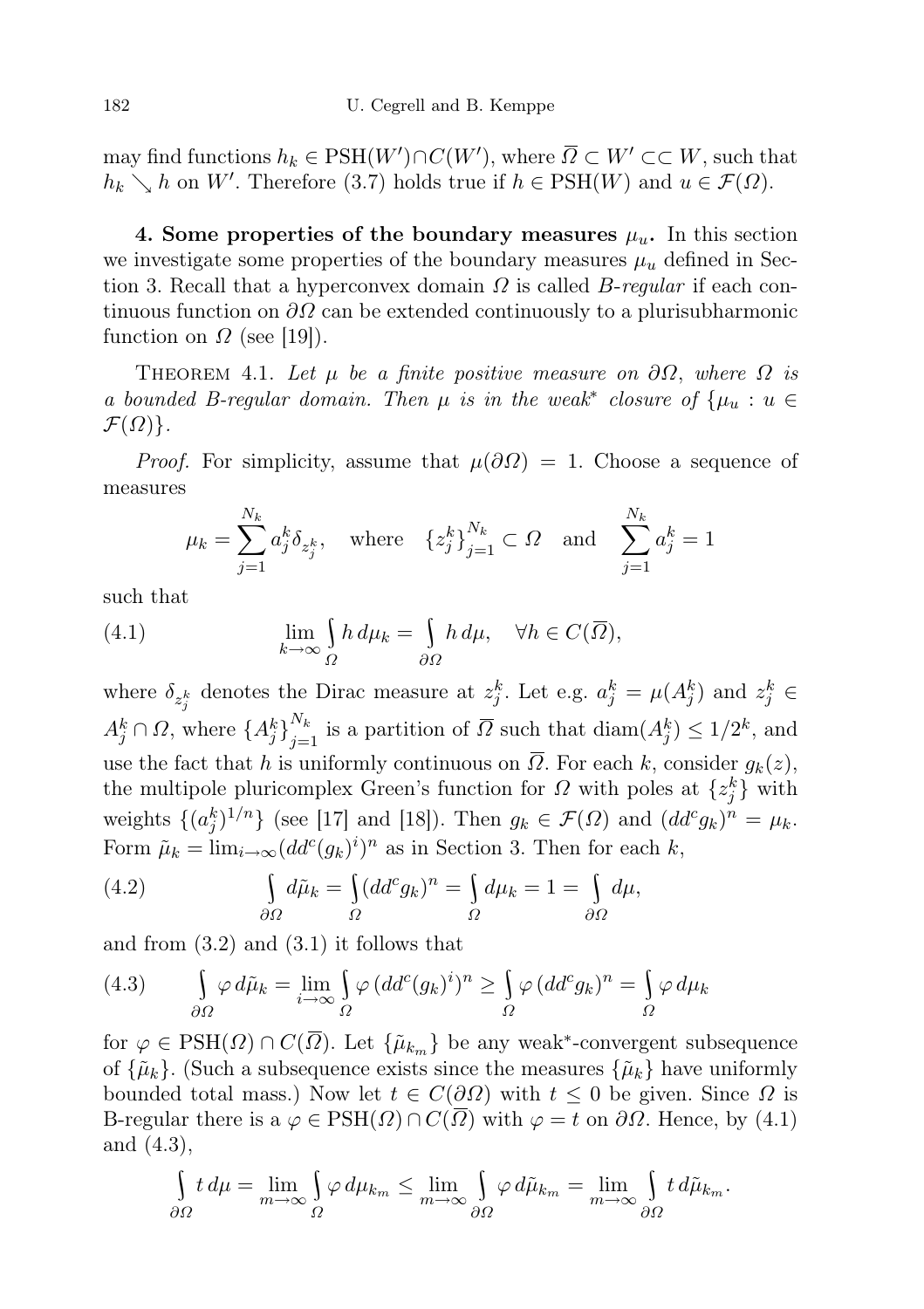This shows that  $\mu \geq \lim_{m \to \infty} \tilde{\mu}_{k_m}$ . It then follows from (4.2) that they have the same total mass, so  $\mu = \lim_{m \to \infty} \tilde{\mu}_{k_m}$  and the theorem is proved. Note that since the argument is valid for any weak<sup>∗</sup> -convergent subsequence, it follows that  $\{\tilde{\mu}_k\}$  itself tends weak<sup>\*</sup> to  $\mu$ .

Later in this section, we will show that not every positive measure on  $\partial\Omega$  is in  $\{\mu_u : u \in \mathcal{F}(\Omega)\}\$  (see for example Proposition 4.7). Moreover, the assumption of B-regularity cannot be removed in Theorem 4.1 (see for example Corollary 4.10 and Example 4.11). Before we can prove this, we need the following convergence property.

PROPOSITION 4.2. Suppose that  $u \in \mathcal{F}(\Omega)$  and that  $\{u_k\}$  is a decreasing sequence in  $\mathcal{F}(\Omega)$  such that  $u_k \searrow u$  on  $\Omega$ . Then  $\mu_{u_k}$  converges weak<sup>\*</sup> to  $\mu_u$ .

*Proof.* Let 
$$
h \in \mathcal{E}_0(\Omega') \cap C(\overline{\Omega'})
$$
 where  $\Omega' \supset \overline{\Omega}$ . Then (3.6) gives

$$
\int_{\partial\Omega} h \, d\mu_u = \int_{\Omega} h \, (dd^c u)^n - \int_{\Omega} u \, dd^c h \wedge (dd^c u)^{n-1},
$$

and for each k,

$$
\int_{\partial\Omega} h \, d\mu_{u_k} = \int_{\Omega} h \, (dd^c u_k)^n - \int_{\Omega} u_k \, dd^c h \wedge (dd^c u_k)^{n-1}.
$$

From Lemma 2.4 it follows that  $\lim_{k\to\infty} \int_{\Omega} h (dd^c u_k)^n = \int_{\Omega} h (dd^c u)^n$ . Moreover,  $\lim_{k\to\infty} \int_{\Omega} u_k \, dd^c h \wedge (dd^c u_k)^{n-1} = \int_{\Omega}^{\infty} u \, dd^c h \wedge (dd^c u_k)^{n-1}$  by the following calculations. Since  $u \leq u_k$  for each k, Lemma 3.3 in [1] implies that

$$
\int_{\Omega} u \, dd^c h \wedge (dd^c u)^{n-1} \leq \int_{\Omega} u \, dd^c h \wedge (dd^c u_k)^{n-1} \leq \int_{\Omega} u_k \, dd^c h \wedge (dd^c u_k)^{n-1}
$$

for each k. Hence, for fixed  $k_0$ ,

$$
\int_{\Omega} u \, dd^c h \wedge (dd^c u)^{n-1} \le \liminf_{k \to \infty} \int_{\Omega} u_k \, dd^c h \wedge (dd^c u_k)^{n-1}
$$

$$
\le \limsup_{k \to \infty} \int_{\Omega} u_k \, dd^c h \wedge (dd^c u_k)^{n-1}
$$

$$
\le \limsup_{k \to \infty} \int_{\Omega} u_{k_0} \, dd^c h \wedge (dd^c u_k)^{n-1}
$$

$$
\le \int_{\Omega} u_{k_0} \, dd^c h \wedge (dd^c u)^{n-1},
$$

where the last inequality follows since  $dd^ch \wedge (dd^c u_k)^{n-1}$  is weak<sup>\*</sup>-convergent to  $dd^c h \wedge (dd^c u)^{n-1}$  (Lemma 2.4) and  $u_{k_0}$  is upper semicontinuous. Now, the claim follows if we let  $k_0 \to \infty$ .

Thus

(4.4) 
$$
\lim_{k \to \infty} \int_{\partial \Omega} h \, d\mu_{u_k} = \int_{\partial \Omega} h \, d\mu_u
$$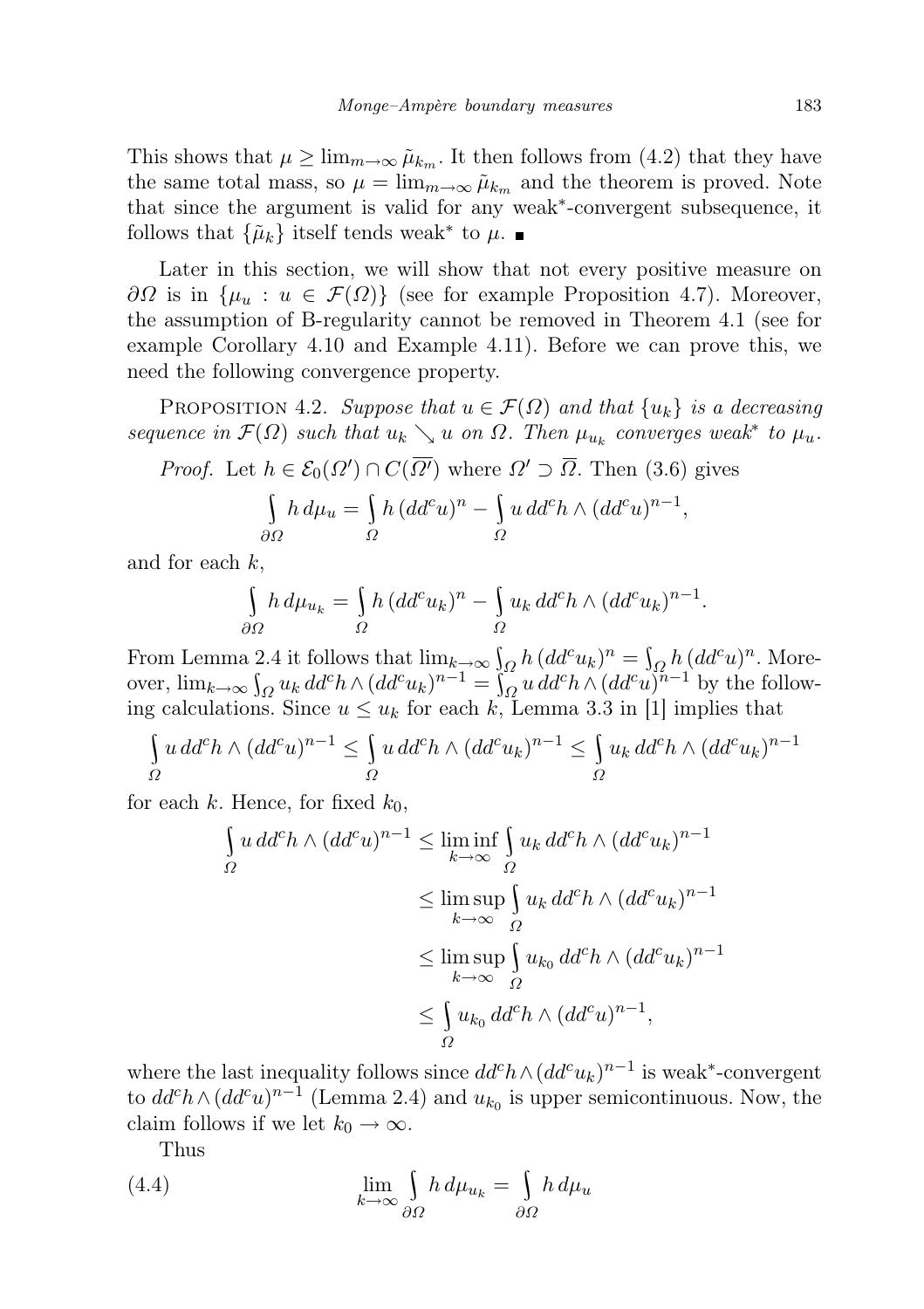holds true for  $h \in \mathcal{E}_0(\Omega') \cap C(\overline{\Omega'})$  and therefore for  $h \in C_0^{\infty}(\Omega')$ . By standard distribution theory it follows that (4.4) holds for  $h \in C_0(\Omega')$  and hence for  $h \in C(\partial\Omega)$ .

Recall from Section 3 that for functions in  $\mathcal{E}_0(\Omega) \cap C(\overline{\Omega})$  we can apply the results of Demailly in [14]. We make use of this fact in the proof of the following proposition.

PROPOSITION 4.3. If  $u, v \in \mathcal{F}(\Omega)$  are such that  $u \leq v$ , then  $\mu_u \geq \mu_v$ .

*Proof.* Take  $\{u_k\}, \{w_k\} \subset \mathcal{E}_0(\Omega) \cap C(\overline{\Omega})$  such that  $u_k \searrow u$  and  $w_k \searrow v$ . Let  $v_k = \max\{u_k, w_k\}$ . Then  $v_k \in \mathcal{E}_0(\Omega) \cap C(\overline{\Omega}), v_k \searrow v$  and  $u_k \leq v_k$ . By Theorem 3.4 in [14],  $\mu_{u_k} \geq \mu_{v_k}$  for each k. From Proposition 4.2 it follows that  $\mu_u \geq \mu_v$ .

REMARK 2. When  $\Omega$  is B-regular there is a slightly more direct proof of Proposition 4.3, without using Demailly's results. If in that case  $f \in C(\partial\Omega)$ with  $f \leq 0$  is given, it may be extended to a function in  $\text{PSH}^-(\Omega) \cap C(\overline{\Omega})$ . Since  $u \leq v$  we have  $u^j \leq v^j$  for each j, which (see the proof of Theorem 3.1) implies that  $\int_{\Omega} f (dd^c u^j)^n \leq \int_{\Omega} f (dd^c v^j)^n$  for each j. From (3.2) it follows that  $\int_{\partial\Omega} f d\mu_u \leq \int_{\partial\Omega} f d\mu_v$ , so the regularity of  $\mu_u$  and  $\mu_v$  implies that  $\mu_u \geq \mu_v$ .

COROLLARY 4.4. Suppose that  $u \in \mathcal{F}(\Omega)$ . Then  $\mu_u = \mu_{\max\{u,-1\}}$ .

*Proof.* Let  $v = \max\{u, -1\}$ . Then  $\mu_u \geq \mu_v$  by Proposition 4.3. Take  ${u_k} \subset \mathcal{E}_0(\Omega)$  such that  $u_k \searrow u$  and let  $v_k = \max\{u_k, -1\}$ . Then  $v_k \in \mathcal{E}_0(\Omega)$ ,  $v_k \searrow v$  and  $v_k = u_k$  on  $\Omega \setminus \{u_k < -1\}$  (note that  $\{u_k < -1\} \subset \subset \Omega$ ). From Theorem 5.1 in [8] and Stokes' theorem, it follows that

$$
\int_{\partial\Omega} d\mu_u = \int_{\Omega} (dd^c u)^n = \lim_{k \to \infty} \int_{\Omega} (dd^c u_k)^n
$$

$$
= \lim_{k \to \infty} \int_{\Omega} (dd^c v_k)^n = \int_{\Omega} (dd^c v)^n = \int_{\partial\Omega} d\mu_v,
$$

so  $\mu_u = \mu_v$ .

We will now use this corollary to show that each  $\mu_u$  vanishes on pluripolar sets. We start with two technical lemmas.

LEMMA 4.5. Suppose that  $u \in \mathcal{F}(\Omega)$  and that  $\varphi \in \text{PSH}(\Omega) \cap L^{\infty}(\Omega)$  is upper semicontinuous on some neighbourhood  $\Omega'$  of  $\Omega$ . Then

$$
\lim_{j \to \infty} \int_{\Omega} \varphi (dd^c u^j)^n \le \int_{\partial \Omega} \varphi \, d\mu_u.
$$

*Proof.* Choose  $\Omega''$  such that  $\Omega \subset\subset \Omega'' \subset\subset \Omega'$ . Then there is a decreasing sequence  $\{\varphi_k\}$  of continuous functions on  $\Omega''$  that are bounded above and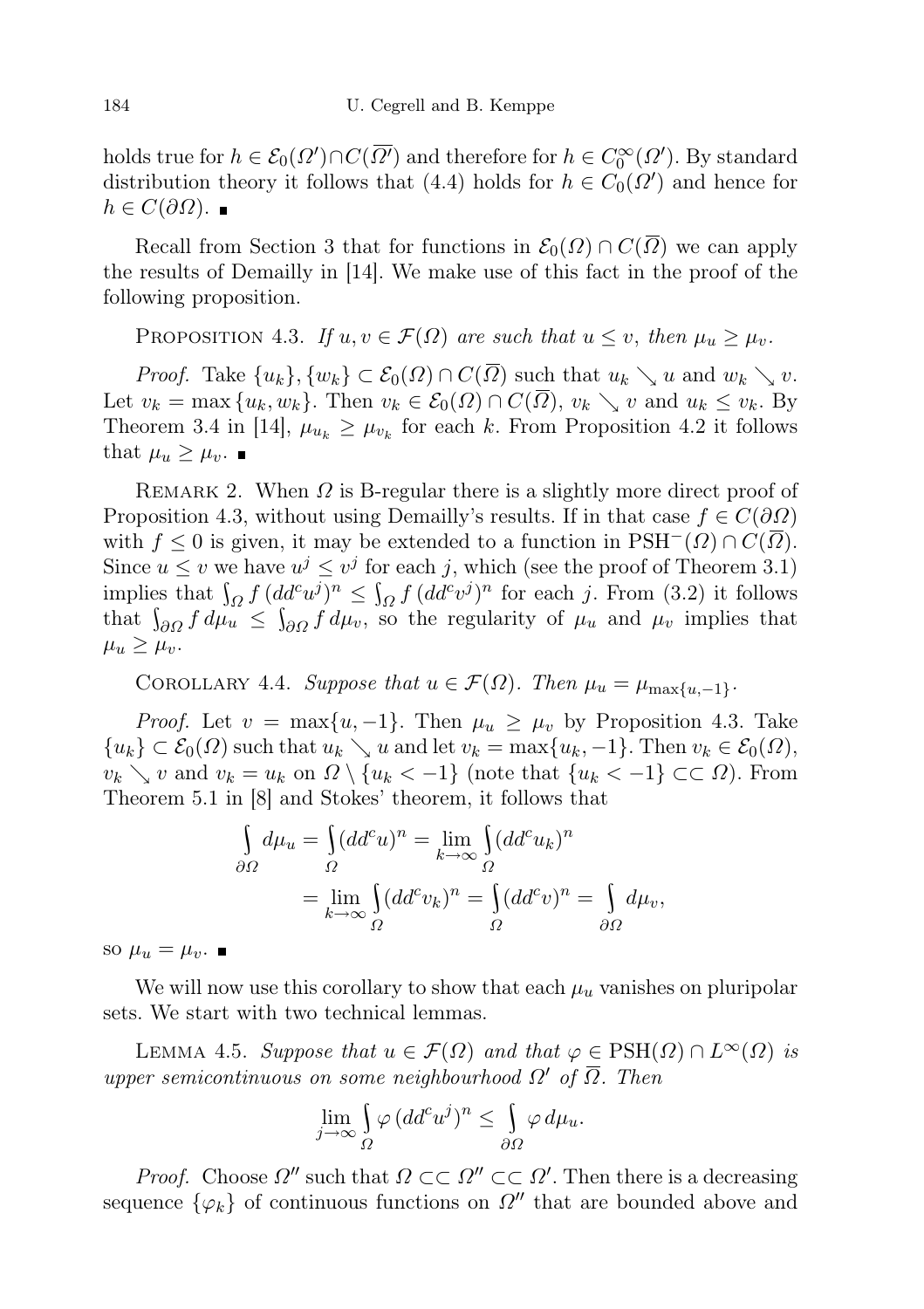that converge to  $\varphi$  on  $\Omega''$ . Using equality (3.2) we see that

$$
\lim_{j \to \infty} \int_{\Omega} \varphi (dd^c u^j)^n \le \lim_{j \to \infty} \int_{\Omega} \varphi_k (dd^c u^j)^n = \int_{\partial \Omega} \varphi_k d\mu_u
$$

for each k. Hence the lemma follows by letting  $k \to \infty$ .

LEMMA 4.6. Let  $E \subset \partial \Omega$  be a pluripolar set and  $u \in \mathcal{F}(\Omega)$ . Suppose that there is a function  $g \in \text{PSH}(\Omega')$ , where  $\Omega' \supset \Omega$ , such that  $E \subset \mathcal{S}_g = \{z :$  $g(z) = -\infty$ } and  $(dd^c u)^n$  is concentrated on  $\Omega \setminus \mathcal{S}_g$ . Then  $\mu_u(E) = 0$ .

*Proof.* By subtracting a suitable constant we may assume that  $g \leq 0$ on  $\Omega$ . For each positive integer k, define  $h_k = \max\{(1/k) \cdot g, -1\}$ . Then from (3.1) and Lemma 4.5 it follows that

$$
-\infty < \int_{\Omega} h_k (dd^c u)^n \le \lim_{j \to \infty} \int_{\Omega} h_k (dd^c u^j)^n
$$
  

$$
\le \int_{\partial \Omega} h_k d\mu_u \le \int_E h_k d\mu_u = -\mu_u(E),
$$

since  $h_k \leq 0$  on  $\overline{\Omega}$  and  $h_k = -1$  on E. Moreover,  $h_k(z) \nearrow 0$  for all  $z \in \Omega \setminus \mathcal{S}_g$ as  $k \to \infty$ , so  $\lim_{k \to \infty} \int_{\Omega} h_k (dd^c u)^n = 0$ . Hence  $\mu_u(E) = 0$ .

PROPOSITION 4.7. If  $u \in \mathcal{F}(\Omega)$ , then  $\mu_u$  vanishes on pluripolar subsets of ∂Ω.

*Proof.* If  $u \in \mathcal{F}(\Omega)$  then  $v = \max\{u, -1\} \in \mathcal{F}^a(\Omega)$  and from Corollary 4.4 we know that  $\mu_u = \mu_v$ . Now, for functions in  $\mathcal{F}^a(\Omega)$  the conditions in Lemma 4.6 are satisfied for each pluripolar set  $E \subset \partial\Omega$ , so the proposition follows.  $\blacksquare$ 

The next proposition enables us to say more about the support of the  $\mu_u$ -measures.

PROPOSITION 4.8. Assume that  $u, v \in \mathcal{E}_0(\Omega)$ ,  $u \neq 0$ ,  $v \neq 0$ , are such that supp  $(dd^c u)^n\subset\subset\Omega$  and supp  $(dd^c v)^n\subset\subset\Omega$ . Then there are constants  $a, b > 0$  such that

$$
a\mu_u \le \mu_v \le b\mu_u.
$$

In particular,  $\sup p \mu_u = \sup p \mu_v$ .

LEMMA 4.9. Assume that  $u \in \mathcal{F}^a(\Omega)$ ,  $u \neq 0$ ,  $v \in \mathcal{E}(\Omega)$  and  $u \geq v$  on  $\text{supp}\,(dd^c u)^n$ . Then  $u \geq v$  on  $\Omega$ .

*Proof.* Assume that  $u(z_0) < v(z_0)$  for some  $z_0 \in \Omega$ . Let  $\psi \in \mathcal{E}_0(\Omega) \cap$  $C^{\infty}(\Omega)$  be a strictly plurisubharmonic exhaustion function and let  $s > 0$ be such that  $u(z_0) < s\psi(z_0) + v(z_0)$ . Corollary 3.6 in [10] gives, with  $A =$  ${u(z) < s\psi(z) + v(z)},$ 

$$
\int_A (dd^c (s\psi + v))^n \le \int_A (dd^c u)^n = 0.
$$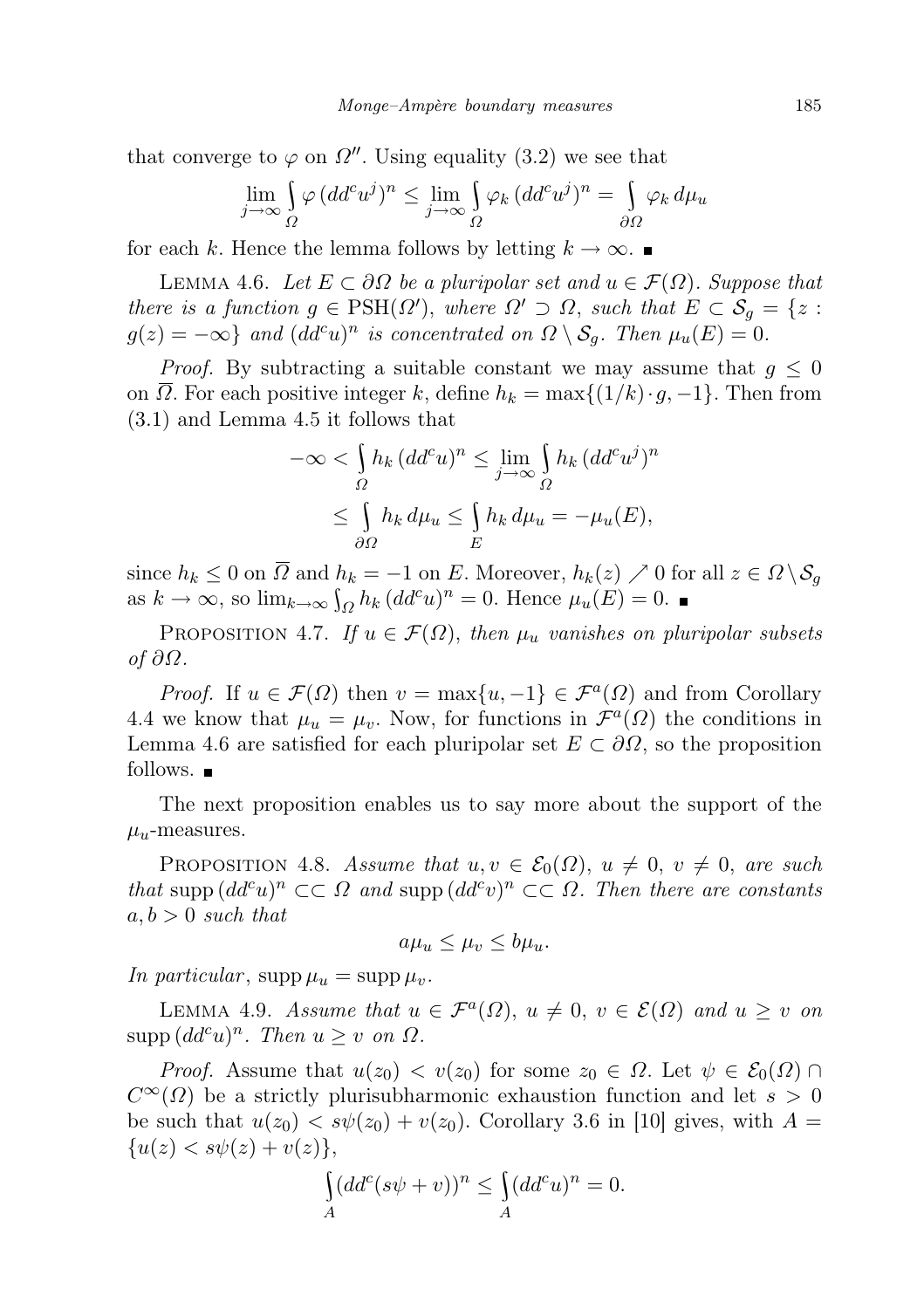Hence  $s^n \int_A (dd^c \psi)^n = 0$ , which implies that A has Lebesgue measure 0. Since the functions involved are plurisubharmonic, this means that  $A = \emptyset$ . This is a contradiction and the lemma is proved.

*Proof of Proposition 4.8.* Let  $K = \text{supp} (dd^c u)^n$ . Since K is compact, and since u and v are bounded upper semicontinuous functions,  $\alpha > 0$  may be chosen such that  $\alpha v \leq u$  on K. It then follows from Lemma 4.9 that  $\alpha v \leq u$ holds on all of  $\Omega$ . Similarly, there is  $\beta > 0$  such that  $\beta u \leq v$  on  $\Omega$ . Then Proposition 4.3 implies that  $\mu_{\alpha^{-1}u} \leq \mu_v \leq \mu_{\beta u}$ . Hence, if we let  $a = \alpha^{-n}$ and  $b = \beta^n$ , the proposition follows.

COROLLARY 4.10. There is a set  $S \subset \partial \Omega$  such that supp  $\mu_u = S$  for each  $u \in \mathcal{F}(\Omega)$ ,  $u \neq 0$ .

*Proof.* Choose a function  $v_0 \in \mathcal{E}_0(\Omega)$  with supp  $(dd^c v_0)^n \subset \subset \Omega$ , and let  $S = \text{supp}\,\mu_{v_0}$ . Let u be an arbitrary function in  $\mathcal{F}(\Omega)$ . Choose a sequence  $\{u_j\} \subset \mathcal{E}_0(\Omega)$  such that  $u_j \searrow u$  and supp  $(dd^c u_j)^n \subset\subset \Omega$ . Then Proposition 4.8 implies that  $\text{supp }\mu_{u_i} = S$  for each j. Moreover,  $\mu_{u_1} \leq \cdots \leq \mu_u$ and  $\mu_{u_j}$  tends weak<sup>\*</sup> to  $\mu_u$ , by Propositions 4.3 and 4.2. Hence supp  $\mu_u$  $= S.$ 

Note that if  $\mu$  is in the weak<sup>\*</sup> closure of  $\{\mu_u : u \in \mathcal{F}(\Omega)\}\)$ , then supp  $\mu \subset S$ . Hence if  $\Omega$  is B-regular, then the support set S has to be all of  $\partial\Omega$ , because of Theorem 4.1.

On the other hand, if  $\Omega = \omega_1 \times \omega_2 \subset \mathbb{C}^n = \mathbb{C}^{n_1+n_2}$ , where  $\omega_1 \subset \mathbb{C}^{n_1}$ and  $\omega_2 \subset \mathbb{C}^{n_2}$  are bounded hyperconvex domains, then  $S \subset \partial \omega_1 \times \partial \omega_2$ . To see this, consider the function  $u(z, w) = \max\{g_1(z), g_2(w)\}\$  where  $g_k$  is the pluricomplex Green's function for  $\omega_k$  with pole at some point in  $\omega_k$ . Note that  $g_k$  is continuous outside the pole and tends to zero at the boundary of  $\omega_k$ . Then  $u \in \mathcal{F}(\Omega)$  and supp  $(dd^c u)^n \subset \{(z,w) \in \Omega : g_1(z) = g_2(w)\}.$  Choose a sequence  $\{\varepsilon_j\}$  such that  $\varepsilon_j \searrow 0$ . Then  $\Omega_j = \{(z, w) \in \Omega : u(z, w)$  $-\varepsilon_j$ } defines a fundamental sequence of  $\Omega$  and  $u^j := \sup \{ \varphi \in \text{PSH}(\Omega) \}$  $\varphi|_{\Omega\setminus\Omega_j}\leq u|_{\Omega\setminus\Omega_j}\}=\max\{u,-\varepsilon_j\}.$  It follows that  $\text{supp } (dd^c u^j)^n\subset\{(z,w)\in\Omega_j\}$  $\Omega$ :  $g_1(z) = g_2(z) \geq -\varepsilon_j$ , which implies that supp  $\mu_u \subset \partial \omega_1 \times \partial \omega_2$ . Hence the claim follows from Corollary 4.10.

Using a similar argument, the following example shows that when  $\Omega =$  $\mathbb{D} \times \mathbb{D} \subset \mathbb{C}^2$ , then we have equality,  $S = \partial \mathbb{D} \times \partial \mathbb{D}$ .

EXAMPLE 4.11. Let  $\Omega$  be the unit bidisc  $\mathbb{D} \times \mathbb{D}$  in  $\mathbb{C}^2$ . Then supp  $\mu_u$  is equal to the distinguished boundary  $\partial \mathbb{D} \times \partial \mathbb{D}$  for each  $u \in \mathcal{F}(\Omega)$ ,  $u \neq 0$ . This follows from Corollary 4.10, if we for example consider the pluricomplex Green's function q for  $\Omega$  with pole at the origin. We then see that  $g(z, w) = m \max\{\log |z|, \log |w|\}$ , where the constant  $m > 0$  is chosen such that  $\int_{\Omega} (dd^c g)^2 = 1$ . This is a function in  $\mathcal{F}(\Omega)$ , and we can compute  $\mu_g$  explicitly. For  $j = 1, 2, ...,$  let  $\Omega_j = \{(z, w) : |z| < r_j, |w| < r_j\}$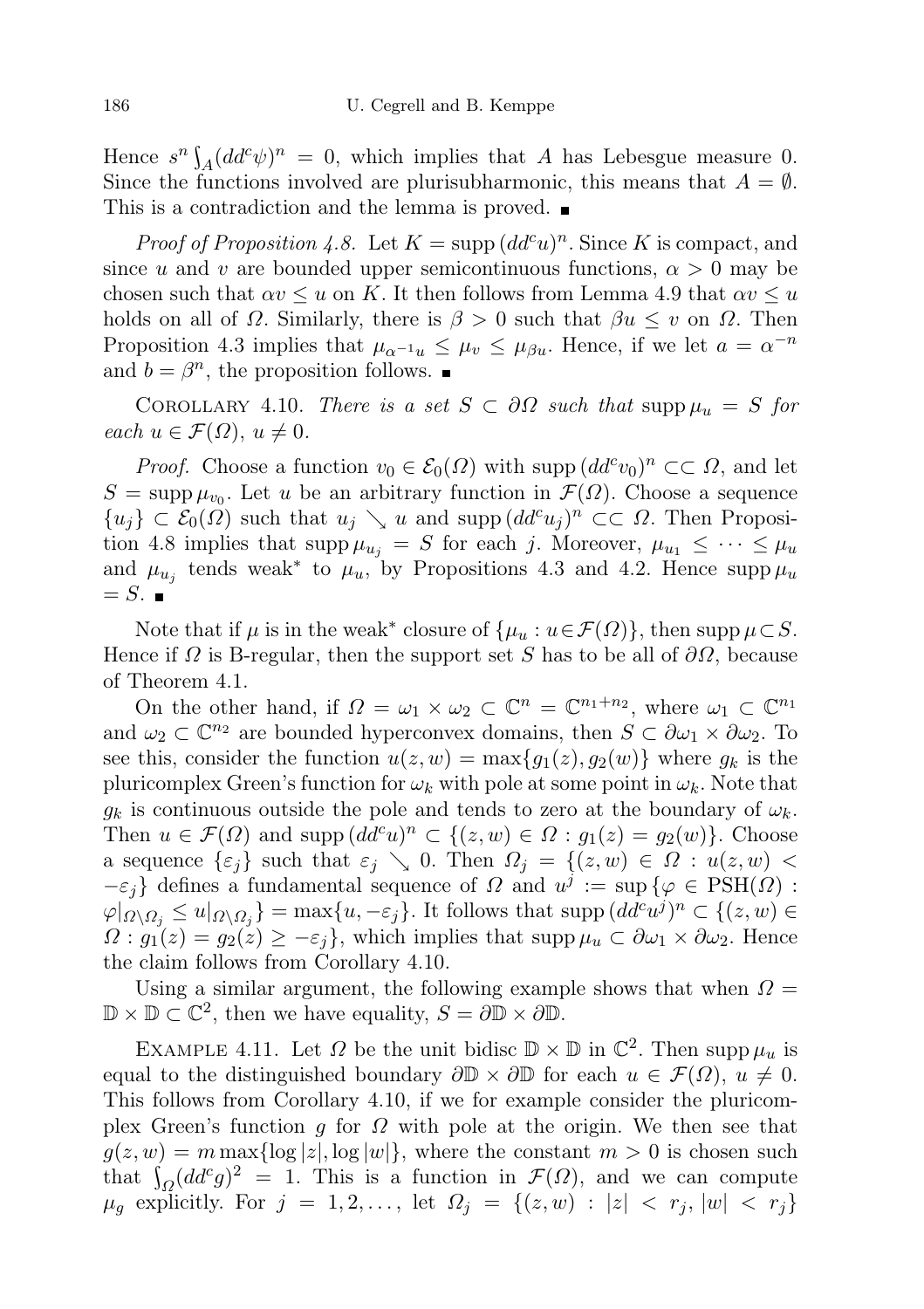where  $r_j = 1 - 1/j$ . Then  $g^j := \sup\{\varphi \in \text{PSH}(\Omega) : \varphi|_{\Omega \setminus \Omega_j} \le g|_{\Omega \setminus \Omega_j}\}$  $m \max\{\log |z|, \log |w|, \log(r_i)\}\)$ , from which it follows that

 $(dd^c g^j)^2 = m^2 dd^c(\max\{\log|z|,\log(r_j)\}) \wedge dd^c(\max\{\log|w|,\log(r_j)\}).$ 

Since  $\int_{\Omega} (dd^c g^j)^2 = 1$  for each j (see Section 3), we conclude that  $(dd^c g^j)^2 =$  $\sigma_i \times \sigma_j$ , where  $\sigma_j$  is the normalized Lebesgue measure on the the circle  $\partial \mathbb{D}(0, r_j)$ . This implies that  $\mu_g = \sigma \times \sigma$ , where  $\sigma$  is the normalized Lebesgue measure on the unit circle.

Remark 3. Recall from Remark 1 at the end of Section 3 that Corollary 4.10 and (3.6) together give the partial integration formula

(4.5) 
$$
h|_{S} = 0 \Rightarrow \int_{\Omega} h (dd^{c} u)^{n} = \int_{\Omega} u d d^{c} h \wedge (dd^{c} u)^{n-1}.
$$

The implication (4.5) holds true for  $h \in \text{PSH}(\Omega) \cap C(\Omega)$  if  $u \in \mathcal{F}(\Omega)$ , and for  $h \in \text{PSH}(W) \cap L^{\infty}(W)$ ,  $W \supset \overline{\Omega}$ , if  $u \in \mathcal{F}^a(\Omega)$  (using Theorem 5.3 of Section 5). Here  $S$  is the support set defined in Corollary 4.10.

Furthermore, (3.7) implies that

(4.6) 
$$
\sup_{\Omega} h \leq \sup_{S} h, \quad \forall h \in \text{PSH}(\Omega) \cap C(\overline{\Omega}).
$$

To see this, let  $h \in \text{PSH}(\Omega) \cap C(\overline{\Omega})$  be given. For  $z \in \Omega$  fixed, let  $g_z$  be the pluricomplex Green's function for  $\Omega$  with pole at z. Then  $(dd^c g_z)^n = \delta_z$ , the Dirac measure at z, and we have  $h(z) = \int_{\Omega} h (dd^c g_z)^n \leq \int_{\partial \Omega} h d\mu_{g_z} \leq \sup_S h$ . By the same argument,  $(4.6)$  holds true if h is an upper bounded function in PSH $(W)$ , where  $W \supset \Omega$ .

REMARK 4. Another property of the measures  $\mu_u$  is that they are *Henkin* measures (a kind of measure introduced by Henkin in [15]). This means that

$$
\lim_{k \to \infty} \int_{\partial \Omega} f_k \, d\mu_u = 0
$$

for each uniformly bounded sequence  $\{f_k\}$  in  $A(\Omega)$  such that  $\lim_{k\to\infty} f_k(z)$ = 0 for all  $z \in \Omega$ . Here  $A(\Omega)$  denotes the functions that are holomorphic on  $\Omega$  and continuous on  $\overline{\Omega}$ . To see this, take such a sequence  $\{f_k\}$  and let  $\{\varphi_k\} = \{\text{Re } f_k\}.$  From (3.2) and (3.3) it follows that

$$
\lim_{k \to \infty} \int_{\partial \Omega} \varphi_k d\mu_u = \lim_{k \to \infty} \left( \lim_{j \to \infty} \int_{\Omega} \varphi_k (dd^c u^j)^n \right) = \lim_{k \to \infty} \int_{\Omega} \varphi_k (dd^c u)^n = 0
$$

for each  $u \in \mathcal{F}(\Omega)$ , since  $\varphi_k$  is uniformly bounded and  $\int_{\Omega} (dd^c u)^n < \infty$ . Since the same holds for  $\{\psi_k\} = \{\text{Im } f_k\}$ , it follows that  $\lim_{k\to\infty} \int_{\partial\Omega} f_k d\mu_u = 0$ .

This property can be used to show the following fact about the support of the measures  $\mu_u$ . Suppose that  $u \in \mathcal{F}(\Omega)$  and that  $K \subset \partial \Omega$  is a peak set for  $A(\Omega)$ . Let  $f \in A(\Omega)$  be a peak function for K and define  $f_k(z) = (f(z))^k$ for  $z \in \overline{\Omega}$  and  $k = 1, 2, \ldots$  Then  $\{f_k\}$  satisfies the assumptions above, so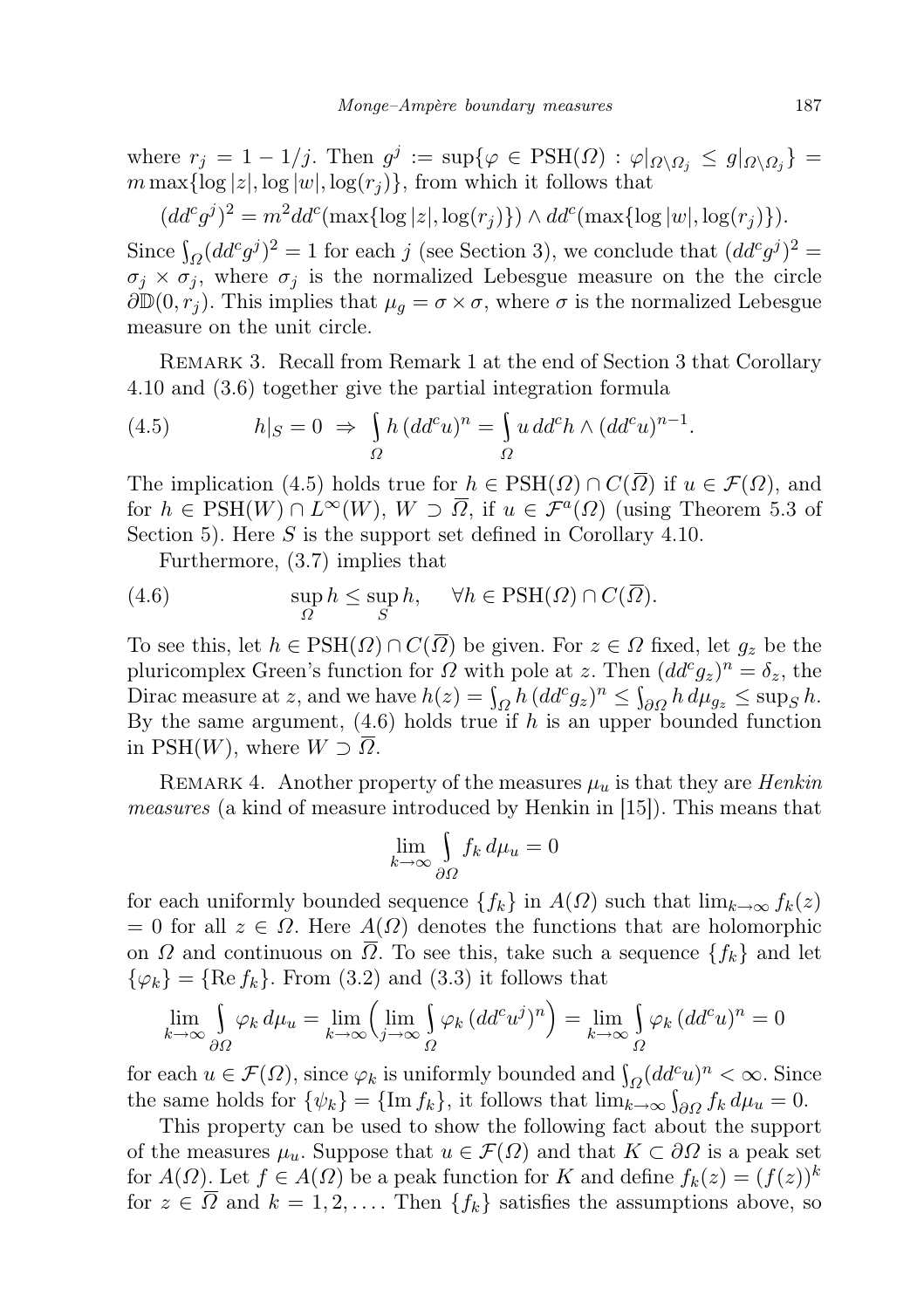$\lim_{k\to\infty} \int_{\partial\Omega} f_k d\mu_u = 0.$  But we also know that  $\lim_{k\to\infty} \int_{\partial\Omega} f_k d\mu_u = \mu_u(K)$ . Hence  $\mu_u(K) = 0$  for each peak set K and each  $u \in \mathcal{F}(\Omega)$ .

5. Boundary values. In this section we define and study boundary values of plurisubharmonic functions with respect to the measures  $\mu_u$ .

LEMMA 5.1. Assume that  $u \in \mathcal{F}(\Omega)$  and  $g \in \text{PSH}(\Omega) \cap L^{\infty}(\Omega)$ . Then  ${g (dd<sup>c</sup>u<sup>j</sup>)<sup>n</sup>}$  is weak<sup>\*</sup>-convergent.

Proof. By the same argument as in Theorem 3.1 it is enough to prove that the limit  $\lim_{j\to\infty} \int_{\Omega} \varphi g (dd^c u^j)^n$  exists for all  $\varphi \in \text{PSH}^-(\Omega) \cap L^{\infty}(\Omega)$ . Given such a function  $\varphi$ , take  $M, N \geq 0$  such that  $\varphi + M \geq 0$  and  $g + N \geq 0$ . Then  $(\varphi + M)^2$ ,  $(g + N)^2$ ,  $(\varphi + M + g + N)^2 \in \text{PSH}(\Omega) \cap L^{\infty}(\Omega)$ , so if  $\psi$  is any of these then  $\lim_{j\to\infty} \int_{\Omega} \psi (dd^c u^j)^n$  exists by Theorem 3.1. Expanding  $((\varphi + M) + (g + N))^2$ , it follows that the limit exists for  $\psi = (\varphi + M)(g + N)$ and then finally for  $\psi = \varphi g$  (using Theorem 3.1 again).

Using this lemma, together with standard measure theory, we can make the following definition.

DEFINITION 5.2. For  $u \in \mathcal{F}(\Omega)$  and  $g \in \text{PSH}(\Omega) \cap L^{\infty}(\Omega)$ , let  $g^u$  be the function in  $L^{\infty}(\partial\Omega, \mu_u)$  such that  $\lim_{j\to\infty} g\,(dd^c u^j)^n = g^u d\mu_u$ .

We may consider  $g^u$  as the boundary values of g with respect to  $\mu_u$ . Note that, at least formally,  $g^u$  depends on both g and u. However, the following theorems describe some situations when this definition agrees with other notions of boundary values.

THEOREM 5.3. Assume that  $u \in \mathcal{F}^a(\Omega)$  and  $g \in \text{PSH}(W) \cap L^{\infty}(W)$ where W is a bounded domain containing  $\overline{\Omega}$ . Then  $g^u = g|_{\partial\Omega}$  a.e.  $(\mu_u)$ .

*Proof.* Note that if M is a constant then  $(g-M)^u = g^u - M$ , so we may assume that  $q \leq 0$ . Let  $t \in C(\overline{\Omega})$  with  $t \geq 0$  be given. Then it follows, in the same way as in the proof of Lemma 4.5, that

$$
\int_{\partial\Omega} t g^u \, d\mu_u = \lim_{j \to \infty} \int_{\Omega} t g \, (dd^c u^j)^n \le \int_{\partial\Omega} t g \, d\mu_u.
$$

Thus  $g^u \leq g$  a.e.  $(\mu_u)$ , so it remains to prove that  $\int_{\partial\Omega} g^u d\mu_u = \int_{\partial\Omega} g d\mu_u$ . Choose K such that  $\Omega \subset\subset K \subset\subset W$ . Given  $\varepsilon > 0$  there is an open set  $U_{\varepsilon} \subset W$  and a function  $g_{\varepsilon} \in C_0(W)$  such that inf $W g \leq g_{\varepsilon} \leq 0$ , the relative capacity cap $(U_{\varepsilon}, W) < \varepsilon$  and  $K \setminus U_{\varepsilon} \subset \{z \in W : g(z) = g_{\varepsilon}(z)\}\$  (for definition and properties of relative capacity, see [3]). It follows that

$$
\int_{\partial\Omega} g^u d\mu_u = \lim_{j \to \infty} \int_{\Omega} g (dd^c u^j)^n
$$
  
= 
$$
\lim_{j \to \infty} \int_{\Omega \cap U_{\varepsilon}} g (dd^c u^j)^n + \lim_{j \to \infty} \int_{\Omega \setminus U_{\varepsilon}} g_{\varepsilon} (dd^c u^j)^n
$$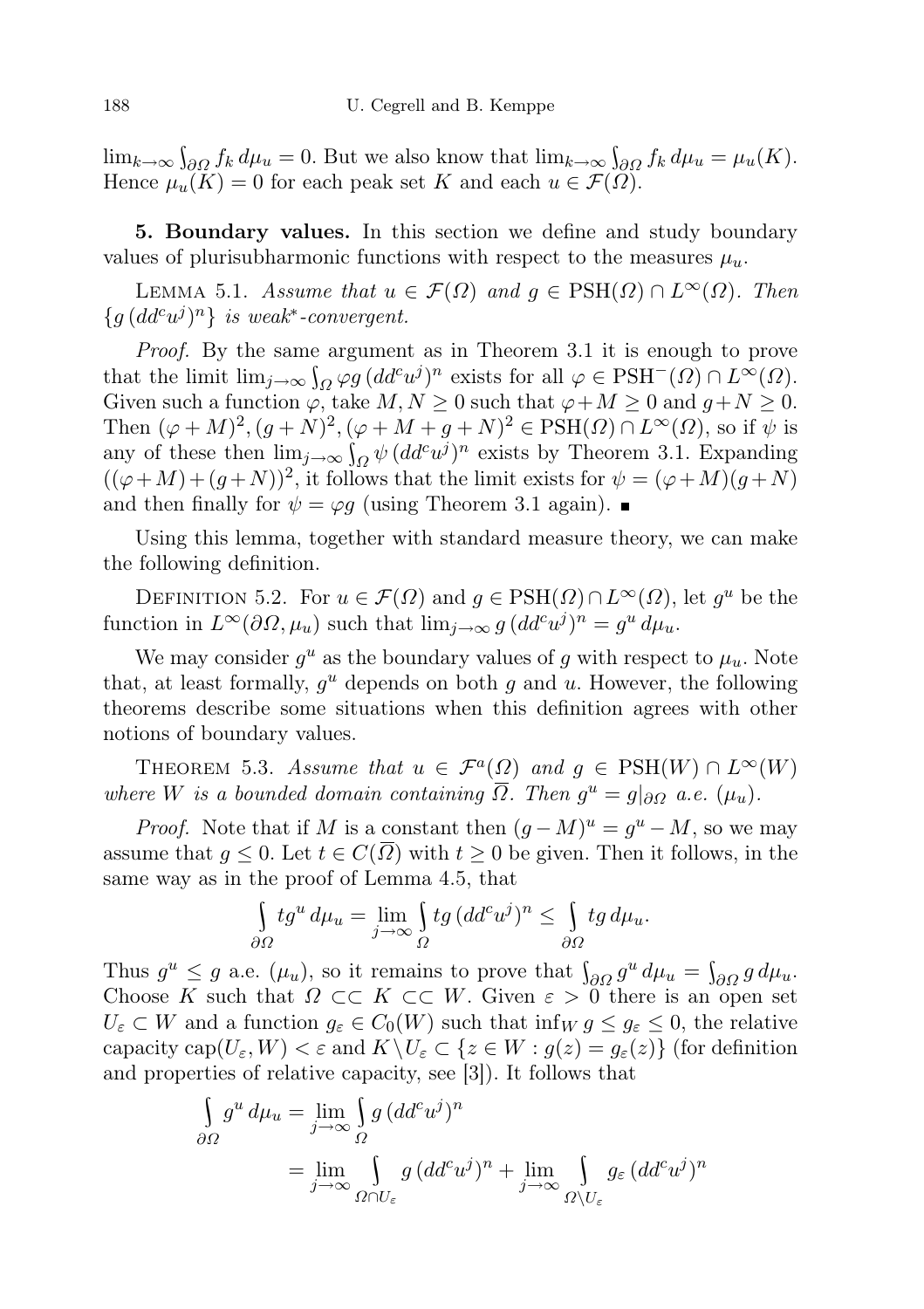$$
\geq \lim_{j \to \infty} \int_{\Omega \cap U_{\varepsilon}} g \, (dd^c u^j)^n + \int_{\partial \Omega} g_{\varepsilon} \, d\mu_u
$$
  
\n
$$
= \lim_{j \to \infty} \int_{\Omega \cap U_{\varepsilon}} g \, (dd^c u^j)^n + \int_{\partial \Omega \cap U_{\varepsilon}} g_{\varepsilon} \, d\mu_u + \int_{\partial \Omega \setminus U_{\varepsilon}} g \, d\mu_u
$$
  
\n
$$
\geq \lim_{j \to \infty} \int_{\Omega \cap U_{\varepsilon}} g \, (dd^c u^j)^n + \int_{\partial \Omega \cap U_{\varepsilon}} g_{\varepsilon} \, d\mu_u + \int_{\partial \Omega} g \, d\mu_u.
$$

Let  $h_{\varepsilon} = \sup \{ \psi \in \text{PSH}^{-}(W) : \psi|_{U_{\varepsilon}} \leq -1 \}.$  Then

$$
0 \geq \int_{\partial \Omega} g^u d\mu_u - \int_{\partial \Omega} g d\mu_u
$$
  
\n
$$
\geq \lim_{j \to \infty} \int_{\Omega \cap U_{\varepsilon}} g (dd^c u^j)^n + \int_{\partial \Omega \cap U_{\varepsilon}} g_{\varepsilon} d\mu_u
$$
  
\n
$$
\geq (\inf_W g) (\lim_{j \to \infty} \int_{\Omega \cap U_{\varepsilon}} (dd^c u^j)^n + \int_{\partial \Omega \cap U_{\varepsilon}} d\mu_u)
$$
  
\n
$$
= (- \inf_W g) (\lim_{j \to \infty} \int_{\Omega \cap U_{\varepsilon}} h_{\varepsilon} (dd^c u^j)^n + \int_{\partial \Omega \cap U_{\varepsilon}} h_{\varepsilon} d\mu_u)
$$
  
\n
$$
\geq (- \inf_W g) (\lim_{j \to \infty} \int_{\Omega} h_{\varepsilon} (dd^c u^j)^n + \int_{\partial \Omega} h_{\varepsilon} d\mu_u)
$$
  
\n
$$
\geq 2(- \inf_W g) \int_{\Omega} h_{\varepsilon} (dd^c u)^n,
$$

where we have used (3.1) and Lemma 4.5 in the last inequality. From Lemma 1.9 in [13], using the fact that  $u \in \mathcal{F}^a(\Omega)$  and  $cap(U_\varepsilon, W) < \varepsilon$ , it follows that this last integral tends to zero as  $\varepsilon \setminus 0$ , which completes the proof.

The following theorem may be compared with the definitions in Section 2.

THEOREM 5.4. Suppose that  $H \in \mathcal{M}(\Omega) \cap L^{\infty}(\Omega)$ . Then, for every  $u \in$  $\mathcal{F}^a(\Omega)$  and every  $g \in \mathcal{F}(\Omega, H)$  such that  $\int_{\Omega} g (dd^c u)^n > -\infty$ ,  $g (dd^c u^j)^n$  is weak<sup>\*</sup>-convergent to  $H^u d\mu_u$ .

*Proof.* By the same argument as in Theorem 3.1, it is enough to prove that

$$
\lim_{j \to \infty} \int_{\Omega} t g \, (dd^c u^j)^n = \lim_{j \to \infty} \int_{\Omega} t H \, (dd^c u^j)^n, \quad \forall t \in \text{PSH}^-(\Omega) \cap L^{\infty}(\Omega).
$$

Since  $g \in \mathcal{F}(\Omega, H)$  there is a  $\psi \in \mathcal{F}(\Omega)$  such that  $\psi + H \leq g \leq H$ . We may assume that  $\psi \geq g$  (otherwise, take  $\psi_0 = \max{\{\psi, g\}}$ ). We may also (after dividing by suitable constants) assume that  $-1 \le t \le 0$  and  $-1 \le H \le 0$ . Now,

$$
\int_{\Omega} t g \, (dd^c u^j)^n = \int_{\Omega} t (g - H) \, (dd^c u^j)^n + \int_{\Omega} t H (dd^c u^j)^n
$$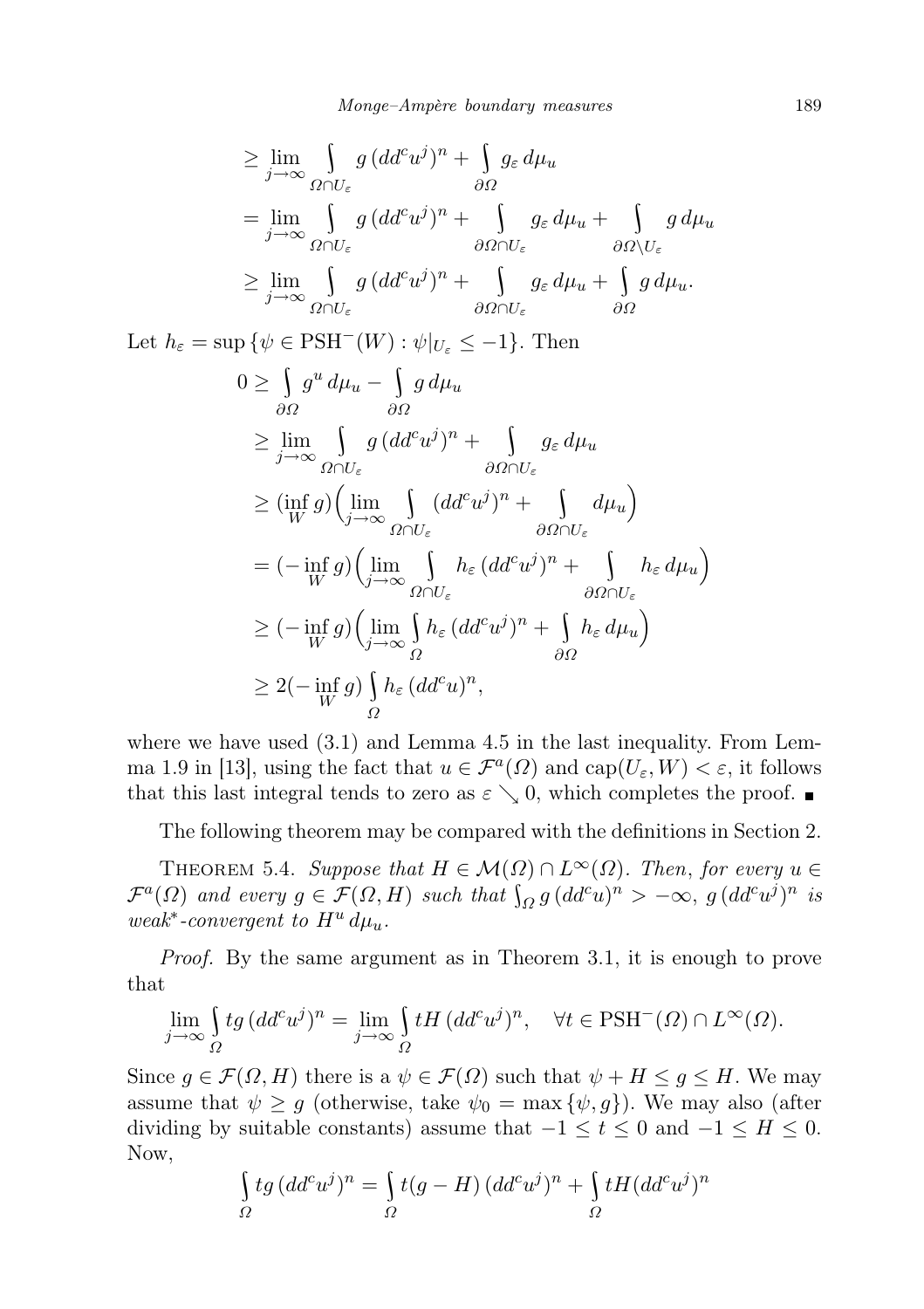where

$$
0 \leq \int_{\Omega} t(g - H) (dd^c u^j)^n = \int_{\Omega} (-t)(H - g) (dd^c u^j)^n
$$
  

$$
\leq \int_{\Omega} (-t)(-\psi) (dd^c u^j)^n \leq \int_{\Omega} (-\psi) (dd^c u^j)^n.
$$

Using partial integration in  $\mathcal{F}(\Omega)$  we have

$$
\begin{aligned}\n\int_{\Omega} (-\psi) (dd^c u^j)^n &= \int_{\Omega} (-u^j) \, dd^c \psi \wedge (dd^c u^j)^{n-1} \\
&\leq \int_{\Omega} (-u) \, dd^c \psi \wedge (dd^c u^j)^{n-1} = \int_{\Omega} (-u^j) \, dd^c \psi \wedge dd^c u \wedge (dd^c u^j)^{n-2} \\
&\leq \dots \leq \int_{\Omega} (-u^j) \, dd^c \psi \wedge (dd^c u)^{n-1} = I_j \leq \int_{\Omega} (-u) \, dd^c \psi \wedge (dd^c u)^{n-1} \\
&= \int_{\Omega} (-\psi) \, (dd^c u)^n \leq \int_{\Omega} (-g) \, (dd^c u)^n < \infty.\n\end{aligned}
$$

Since  $u^j$  increases to zero outside a pluripolar set and  $dd^c \psi \wedge (dd^c u)^{n-1}$ vanishes on pluripolar sets (see Lemma 2.7), it follows that  $I_j \searrow 0$  as  $j \to \infty$ . This proves the theorem.

REMARK 5. If  $g \in L^{\infty}(\Omega)$  then  $\int_{\Omega} g (dd^c u)^n > -\infty$  for every  $u \in \mathcal{F}(\Omega)$ . Furthermore,  $\psi \geq g$  implies that  $\psi$  is bounded as well, so  $dd^c \psi \wedge (dd^c u)^{n-1}$ vanishes on pluripolar sets for every  $u \in \mathcal{F}(\Omega)$  (Lemma 2.7). Thus for bounded functions g in  $\mathcal{F}(\Omega, H)$ , the conclusion  $g^u d\mu_u = H^u d\mu_u$  holds for every  $u \in \mathcal{F}(\Omega)$ .

Suppose that we have a bounded plurisubharmonic function on  $\Omega$  and want to approximate it with plurisubharmonic functions that are continuous on  $\Omega$ . The following theorem gives a condition for this to imply weak<sup>\*</sup> convergence on the boundary.

THEOREM 5.5. Assume that  $u \in \mathcal{F}(\Omega)$  and  $\mu_u = \lim_{j \to \infty} (dd^c u^j)^n$ . Let  $\{\varphi_i\}$  be a sequence in  $\text{PSH}(\Omega) \cap C(\overline{\Omega})$  such that  $0 \leq \varphi_i \leq 1$ . If  $\varphi_i$  tends to  $\varphi \in \text{PSH}(\Omega) \cap L^{\infty}(\Omega)$  in the sense of distributions, then  $\varphi_i d\mu_u$  tends weak<sup>\*</sup> to  $\varphi^u d\mu_u$  if and only if  $\lim_{j\to\infty} \int \varphi_j d\mu_u = \int \varphi^u d\mu_u$ .

*Proof.* By Corollary 4.4 we may assume that  $u \in \mathcal{F}^a(\Omega)$ . The condition in the theorem is obviously necessary; we prove it is also sufficient. First, note that for  $\{\psi_k\} \subset \text{PSH}(\Omega) \cap C(\overline{\Omega})$  with  $\psi_k \geq 0$ , the following holds. For k fixed,  $(\sup_{l\geq k}\psi_l)^* \in \text{PSH}(\Omega) \cap L^{\infty}(\Omega)$ , therefore  $(\sup_{l\geq k}\psi_l)^* (dd^c u^j)^n$  is weak<sup>\*</sup>-convergent (as  $j \to \infty$ ) by Lemma 5.1. Furthermore, since  $\sup_{l \geq k} \psi_l =$  $(\sup_{l\geq k}\psi_l)^*$  outside a pluripolar set and  $u^j\in\mathcal{F}^a(\Omega)$  (since  $u\in\mathcal{F}^a(\overline{\Omega})$ ), the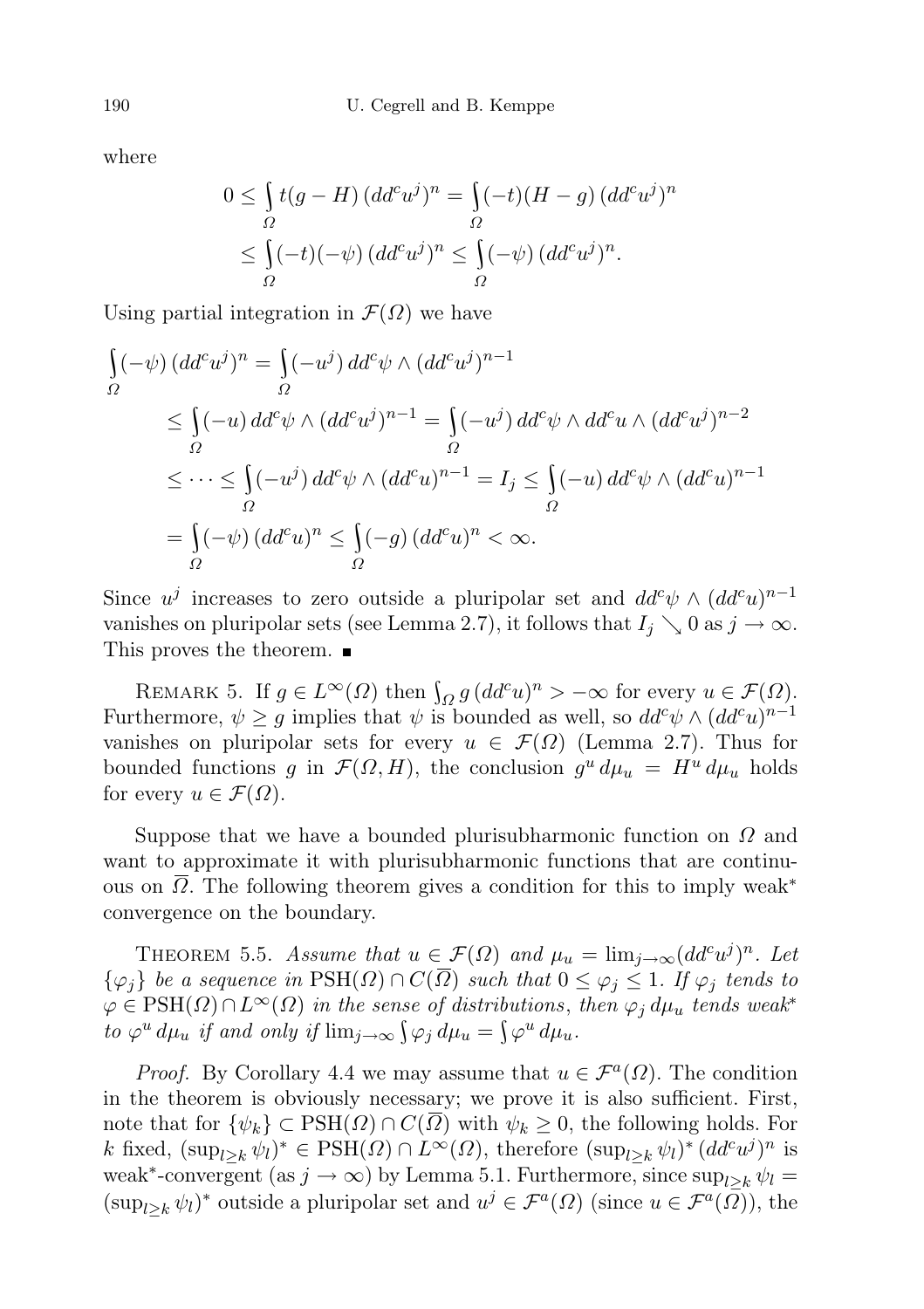star may be removed. We claim that

(5.1) 
$$
\lim_{j \to \infty} (\sup_{l \geq k} \psi_l) (dd^c u^j)^n = (\sup_{l \geq k} \psi_l) d\mu_u.
$$

Given  $f \in C(\overline{\Omega})$ ,  $f \geq 0$ , it follows from (3.2) that for each m,

$$
\lim_{j \to \infty} \int_{\Omega} f(\sup_{l \ge k} \psi_l) (dd^c u^j)^n \ge \lim_{j \to \infty} \int_{\Omega} f(\sup_{m \ge l \ge k} \psi_l) (dd^c u^j)^n
$$

$$
= \int_{\partial \Omega} f(\sup_{m \ge l \ge k} \psi_l) d\mu_u,
$$

where the last integral tends to  $\int_{\partial\Omega} f(\sup_{l\geq k}\psi_l) d\mu_u$  as  $m \to \infty$ . It follows that  $\lim_{j\to\infty} (\sup_{l\geq k}\psi_l) (dd^c u^j)^n \geq (\sup_{l\geq k}\psi_l) d\mu_u$ . On the other hand, by (3.1) and (3.2),

$$
\int_{\Omega} (\sup_{m \ge l \ge k} \psi_l) (dd^c u^j)^n \le \int_{\partial \Omega} (\sup_{m \ge l \ge k} \psi_l) d\mu_u
$$

for each m and j. So by letting  $m \to \infty$  we obtain

$$
\int_{\Omega} (\sup_{l \geq k} \psi_l) (dd^c u^j)^n \leq \int_{\partial \Omega} (\sup_{l \geq k} \psi_l) d\mu_u,
$$

which proves the claim.

Now, let  $\{\varphi_{j_m} d\mu_u\}$  be any weak<sup>\*</sup>-convergent subsequence of  $\{\varphi_j d\mu_u\}$ . (Such a sequence exists by the same reasoning as in the proof of Theorem 4.1.) Then, by standard measure theory, the limit measure is equal to  $\varphi_0 d\mu_u$ for some  $\varphi_0 \in L^{\infty}(\mu_u)$ . We will show that  $\varphi_0 = \varphi^u$  a.e.  $(\mu_u)$ . It then follows that the original sequence itself converges to  $\varphi^u d\mu_u$ , and the proof will be complete.

From L<sup>2</sup>-theory it follows that we may choose  $\psi_k = (1/M_k) \sum_{l=1}^{M_k} \varphi_{j m_l}$ such that  $\psi_k \to \varphi_0$  in  $L^2(\mu_u)$  and then a subsequence converging to  $\varphi_0$  a.e.  $(\mu_u)$ , for simplicity call it  $\{\psi_k\}$ . Since by assumption the original sequence  $\{\varphi_i\}$  tends to  $\varphi$  in the sense of distributions, the same holds for  $\{\psi_k\}$ . Now, for  $f \in C(\overline{\Omega})$ ,  $f \geq 0$ , with the definition of  $\varphi^u$ , (5.1) and monotone convergence theorem yield

$$
\int_{\partial\Omega} f\varphi^u d\mu_u = \lim_{j \to \infty} \int_{\Omega} f\varphi (dd^c u^j)^n
$$
  
\n
$$
= \lim_{j \to \infty} \lim_{k \to \infty} \int_{\Omega} f\psi_k (dd^c u^j)^n \quad \text{(Lemma 1.4 in [13])}
$$
  
\n
$$
\leq \lim_{k \to \infty} \lim_{j \to \infty} \int_{\Omega} f(\sup_{l \ge k} \psi_l) (dd^c u^j)^n
$$
  
\n
$$
= \lim_{k \to \infty} \int_{\partial\Omega} f(\sup_{l \ge k} \psi_l) d\mu_u = \int_{\partial\Omega} f(\limsup_{k \to \infty} \psi_k) d\mu_u.
$$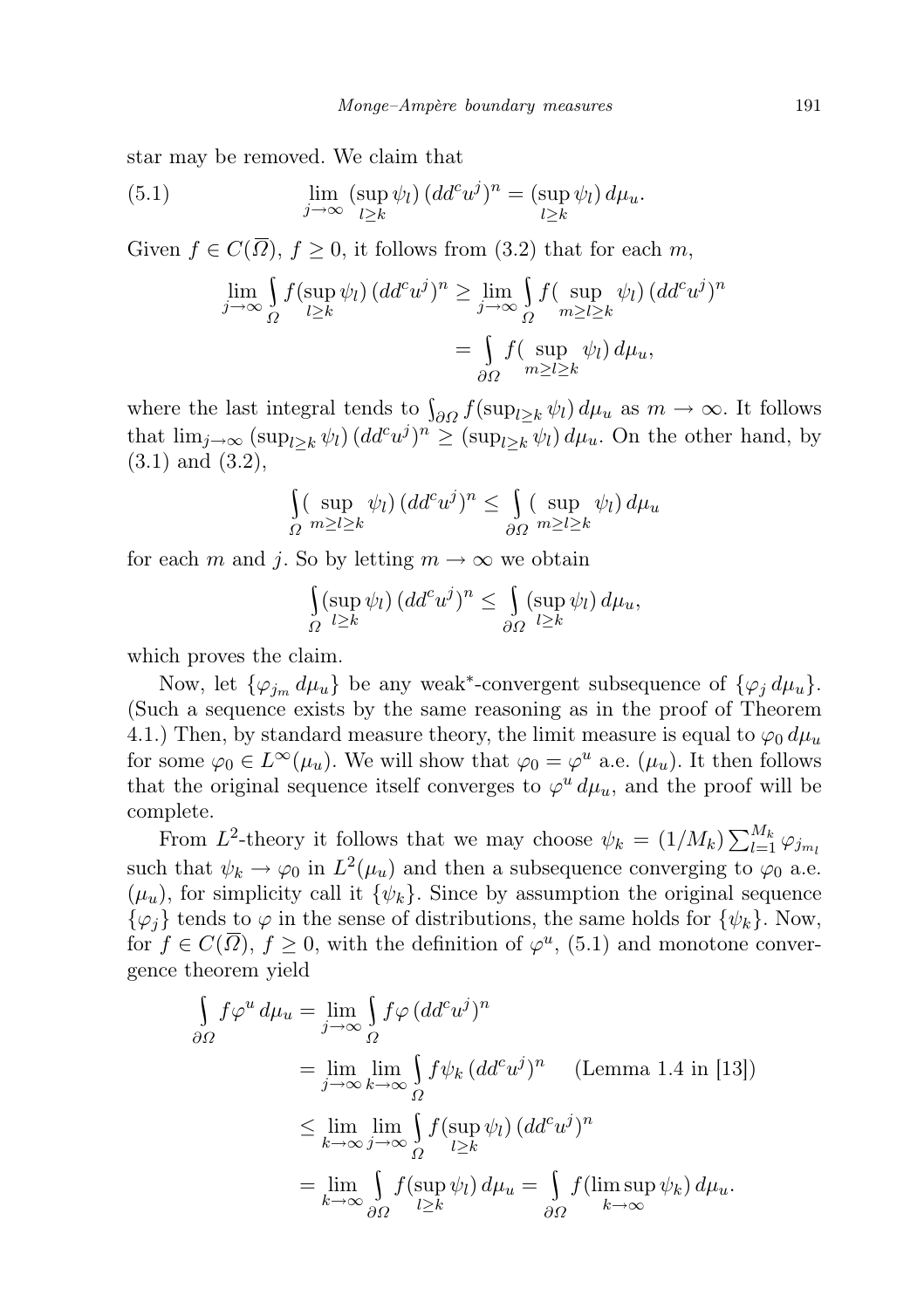Hence  $\varphi^u \le \limsup_{k \to \infty} \psi_k$  a.e.  $(\mu_u)$ , which implies that  $\varphi^u \le \varphi_0$  a.e.  $(\mu_u)$ . Furthermore,  $\int_{\partial\Omega} \varphi_0 d\mu_u = \lim_{m\to\infty} \int_{\partial\Omega} \varphi_{j_m} d\mu_u = \int_{\partial\Omega} \varphi^u d\mu_u$ , by assumption, so  $\varphi^u = \varphi_0$  a.e.  $(\mu_u)$ . Thus the theorem is proved.

**6. More boundary measures.** Let  $\nu$  be a positive measure on  $\Omega$  with finite total mass. Then there is a positive measure  $\mu \neq 0$  which is supported by  $\partial\Omega$ , vanishes on pluripolar sets and satisfies

(6.1) 
$$
\int_{\Omega} \varphi \, d\nu \leq \int_{\partial \Omega} \varphi \, d\mu, \quad \forall \varphi \in \text{PSH}^-(\overline{\Omega}),
$$

where  $\mathrm{PSH}^-(\overline{\Omega}) = \{ \varphi : \varphi \in \mathrm{PSH}^-(\Omega'), \Omega' \supset \overline{\Omega} \}$ . To see this, let  $P_\nu$  denote the pluricomplex potential of  $\nu$  relative to  $\Omega$ , i.e.  $P_{\nu}(z) = \int_{\Omega} g(z, w) d\nu(w)$ , where  $g(z, w)$  is the pluricomplex Green's function for  $\Omega$  with pole at w. Then Theorem 1.1 in [9] says that  $P_{\nu} \in \mathcal{F}(\Omega)$  and that

$$
\int_{\Omega} -\varphi (dd^c P_{\nu})^n \le (\nu(\Omega))^{n-1} \int_{\Omega} -\varphi \, d\nu, \quad \forall \varphi \in \text{PSH}^-(\Omega).
$$

Moreover,  $\int_{\Omega} \varphi (dd^c P_{\nu})^n \leq \int_{\partial \Omega} \varphi d\mu_{P_{\nu}}$  for each  $\varphi \in \text{PSH}^-(\overline{\Omega})$ , by Remark 1 at the end of Section 3. Hence, the claim follows if we take  $\mu =$  $(\nu(\Omega))^{-n+1}\mu_{P_{\nu}}.$ 

Conversely, if a positive measure  $\mu$  on  $\partial\Omega$  is such that (6.1) holds for some finite measure  $\nu$  on  $\Omega$ , we would like to find an approximation procedure, similar to the one in Section 3. A motivation is that we are interested in boundary values of plurisubharmonic functions with respect to  $\mu$ .

We will study the case when  $\nu$  vanishes on all pluripolar subsets of  $\Omega$ and  $\Omega$  belongs to a more restricted class of hyperconvex domains:

- (6a)  $\Omega$  and  $\{\Omega_k\}$  are hyperconvex domains with  $\Omega \subset\subset \Omega_{k+1} \subset\subset \Omega_k$ , such that for each  $t \in \mathcal{F}(\Omega)$  there is a sequence  $\{t_k\}$ , where  $t_k \in$  $\mathcal{F}(\Omega_k)$  and  $t_k \nearrow t$  a.e. on  $\Omega$ .
- (6b)  $\Omega$  is not thin at any of its boundary points, so that  $\limsup_{\Omega \ni z \to \xi} v(z)$  $= v(\xi)$  for each  $\xi \in \partial \Omega$  if  $v \in \text{PSH}^-(\Omega)$ .

Conditions for the approximation property in (6a) to hold true have been studied in for example [4] and [12]. Examples of domains satisfying (6a) and (6b) are polydiscs and strictly pseudoconvex domains. Note that if  $t$  is bounded, we may assume that each  $t_k$  is bounded.

THEOREM 6.1. Let  $\Omega$  be a domain satisfying (6a) and (6b). Assume that  $\mu$  is a positive measure on  $\partial\Omega$ , vanishing on pluripolar sets. Then there is a sequence  $\{w_k\}$  in  $\mathcal{F}^a(\overline{\Omega}) = \{u : u \in \mathcal{F}^a(\Omega'), \Omega' \supset \overline{\Omega}\}$  such that  $\text{supp} (dd^c w_k)^n \subset \subset \Omega$ ,  $\int_{\Omega} (dd^c w_k)^n \leq \int_{\partial \Omega} d\mu$ , and  $(dd^c w_k)^n$  tends weak<sup>\*</sup> to  $\mu$ as  $k \to \infty$ .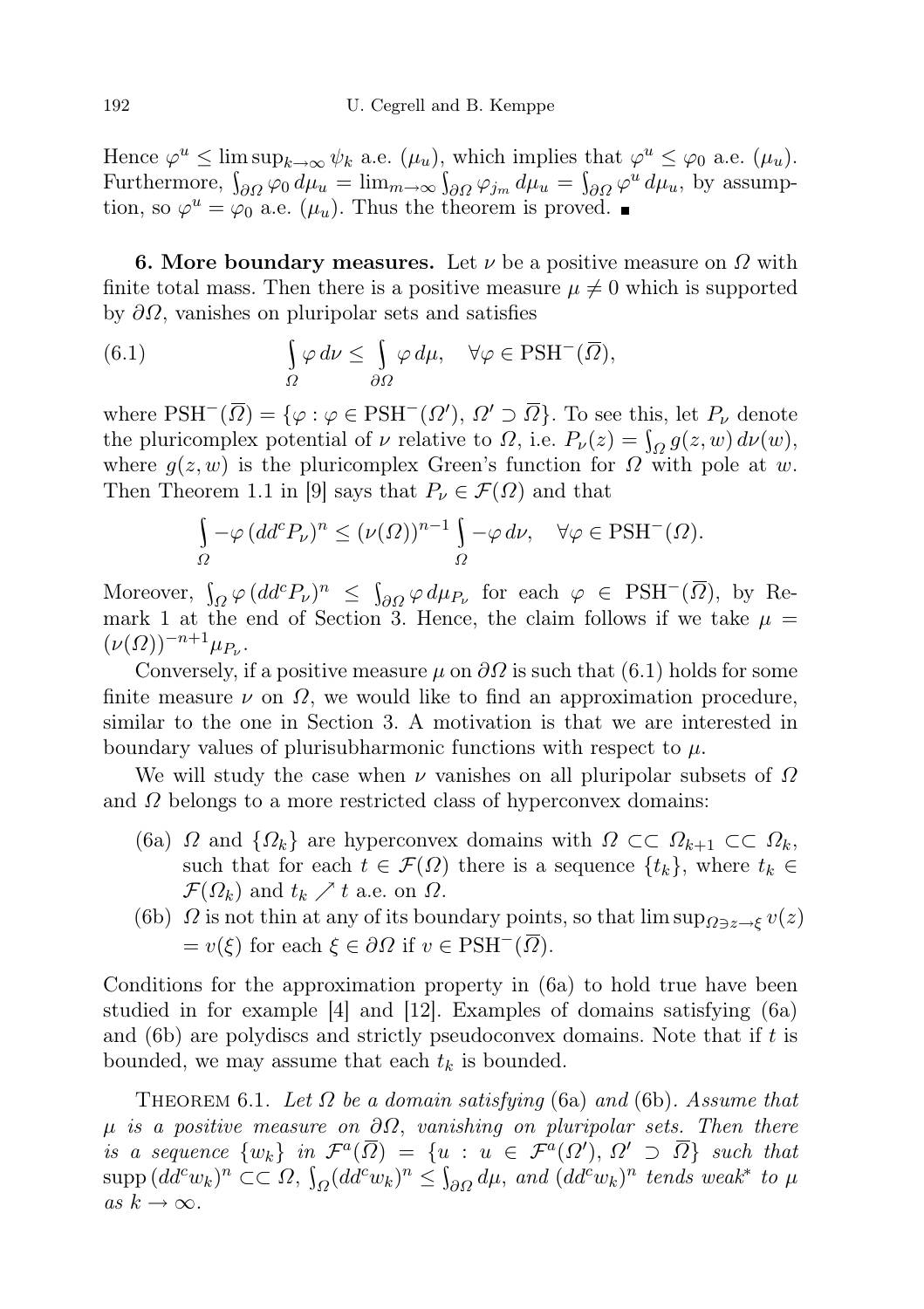Furthermore, if there is a finite positive measure  $\nu$  on  $\Omega$ , vanishing on pluripolar sets, such that (6.1) holds, then  $\lim_{k\to\infty} \int_{\Omega} t \, (dd^c w_k)^n = 0$  for each  $t \in \mathcal{F}(\Omega) \cap L^{\infty}(\Omega)$ . Hence  $t (dd^c w_k)^n$  tends weak<sup>\*</sup> to 0 for each such t.

If we compare this theorem with the results in the previous sections we see the following. In the setting of Section 3 we know that if  $u \in \mathcal{F}^a(\Omega)$ and  $\varphi \in \text{PSH}(W) \cap L^{\infty}(W)$ ,  $W \supset \overline{\Omega}$ , then  $\int_{\Omega} \varphi (dd^c u)^n \leq \int_{\Omega} \varphi (dd^c u)^n$ which increases to  $\int_{\partial\Omega} \varphi \, d\mu_u$  (see Theorem 5.3). In particular, if  $\mu = \mu_u$  for some  $u \in \mathcal{F}^a(\Omega)$ , then (6.1) is satisfied if we take  $\nu = (dd^c u)^n$ . Moreover,  $\int_{\Omega} (dd^c u^j)^n = \int_{\partial \Omega} d\mu_u$  and  $\lim_{j \to \infty} t \, (dd^c u^j)^n = 0$  for each  $t \in \mathcal{F}(\Omega) \cap L^{\infty}(\Omega)$ (see Remark 5). Hence, the approximation procedure in Theorem 6.1 is similar to the one in the previous sections, and it applies to a larger class of boundary measures (see also Example 6.3).

LEMMA 6.2. Let  $\{\mu_k^j\}$  $\left\{ \mathcal{E}_{k}^{j}\right\} _{j,k}$  be a sequence of positive measures on  $\Omega$  with uniformly bounded mass. Suppose that, for each fixed k,  $\mu_k^j$  $\frac{j}{k}$  tends weak\* to  $\mu$ as  $j \to \infty$ . Then there is a subsequence  $\{\mu_k^{j_k}\}_k$  such that  $\mu_k^{j_k}$  tends weak\* to  $\mu$  as  $k \to \infty$ .

*Proof.* Let  $\{t_l\}$  be a dense sequence in  $C(\overline{\Omega})$ . For each k we choose  $j_k$ such that

$$
\left|\int_{\overline{\Omega}} t_l \, d\mu - \int_{\overline{\Omega}} t_l \, d\mu_k^{j_k}\right| < \frac{1}{k}, \quad 1 \le l \le k.
$$

It follows that  $\mu_k^{j_k}$  tends weak<sup>\*</sup> to  $\mu$  as  $k \to \infty$ , since  $\{t_l\}$  is dense and the measures have uniformly bounded total mass.

*Proof of Theorem 6.1.* For each k, the measure  $\mu$  can be regarded as a finite measure on  $\Omega_k$  which vanishes on pluripolar sets. Hence there is  $u_k \in \mathcal{F}^a(\Omega_k)$  such that  $(dd^c u_k)^n = \mu$  (see Lemma 5.14 in [8]). Choose a fundamental sequence  $\{\omega_j\}$  of  $\Omega$ , i.e.  $\omega_j \subset \subset \omega_{j+1} \subset \subset \Omega$  and  $\bigcup_{j=1}^{\infty} \omega_j = \Omega$ . For each k and j, define  $u_k^j = \sup \{ \varphi \in \text{PSH}^-(\Omega_k) : \varphi |_{\omega_j} \leq u_k |_{\omega_j} \}$ . Then  $u_k^j \in \mathcal{F}^a(\Omega_k)$  (note that  $(u_k^j)$  $(\frac{j}{k})^* = u_k^j$  $\frac{j}{k}$  since  $\omega_j$  is open, so  $u_k^j$  $\frac{\partial}{\partial k}$  is plurisubharmonic) and we have the following:

- (i) supp  $(dd^c u_k^j)$  $(\hat{y}_k)^n \subset \partial \omega_j, u_k^j \ge u_k$  on  $\Omega_k$ ,  $\int_{\Omega_k} (dd^c u_k^j)$  $\int_k^j)^n \leq \int_{\Omega_k} (dd^c u_k)^n =$  $\int_{\partial\Omega}d\mu.$
- (ii) If  $j_1 \leq j_2$  then  $u_k^{j_1} \geq u_k^{j_2}$  $\frac{j_2}{k}$  on  $\Omega_k$ .
- (iii)  $\lim_{j\to\infty} u_k^j = u_k$  on  $\Omega_k$ .

The first two statements are obvious. To prove the third, let  $v_k = \lim_j u_k^j$  $\frac{j}{k}$ . Then  $v_k \in \mathcal{F}(\Omega_k)$ ,  $v_k \geq u_k$  on  $\Omega_k$  and  $v_k = u_k$  on  $\Omega$ . Thus  $v_k(\xi) = u_k(\xi)$  for  $\xi \in \partial \Omega$ , using the assumption (6b), so  $v_k \leq u_k$  on  $\Omega_k$  by Lemma 4.9, and the statement follows. Now, (ii) and (iii) imply that  $(dd^c u^j_k)$  $(k)$ <sup>*i*</sup> tends weak<sup>\*</sup> to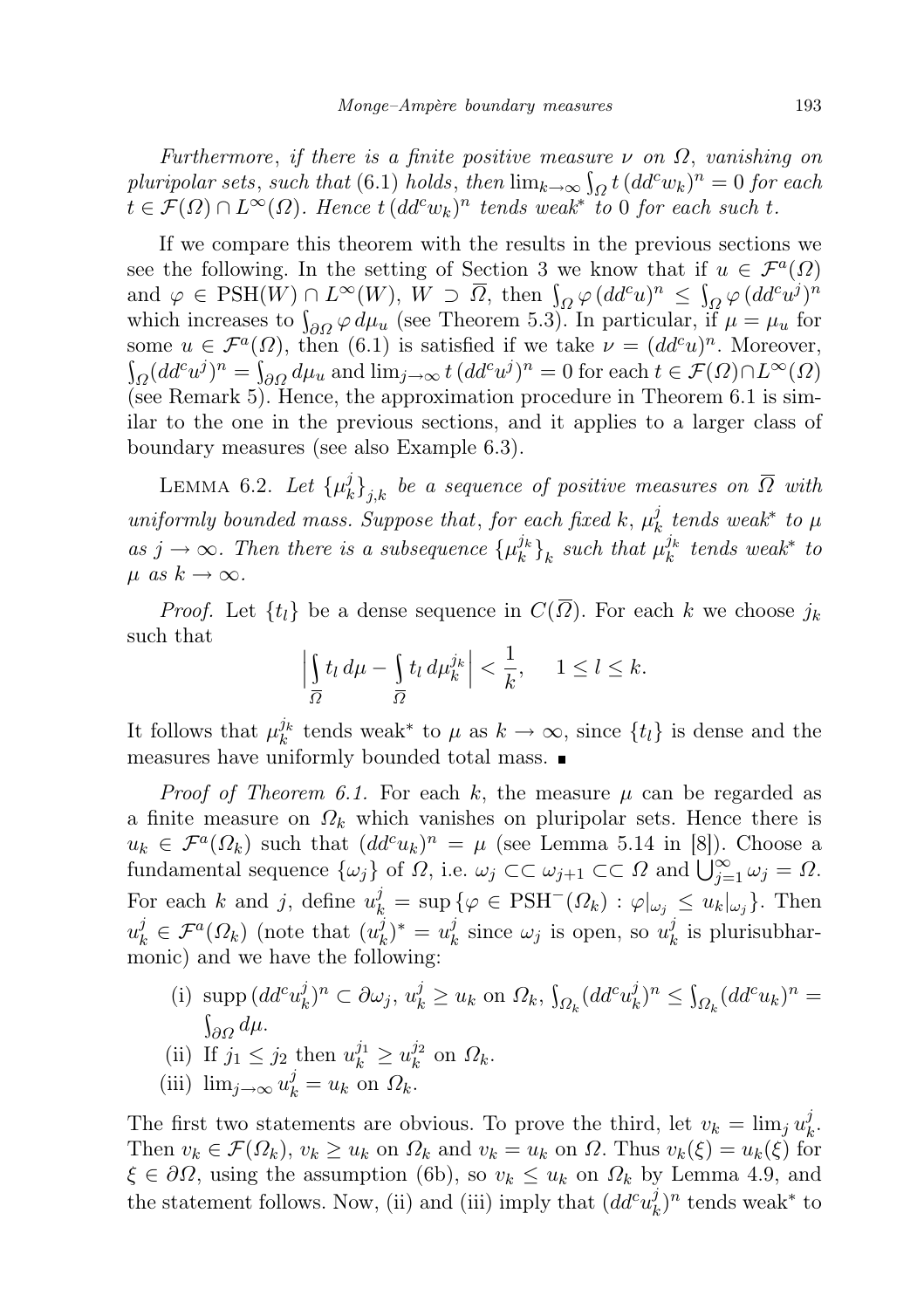$(dd^c u_k)^n = \mu$  as  $j \to \infty$ , for each fixed k. Hence, by (i) we can use Lemma 6.2 to pick  $\{j_k\}$  such that  $(dd^c u_k^{j_k})^n$  tends weak<sup>\*</sup> to  $\mu$  as  $k \to \infty$ . This proves the first part of the theorem if we let  $w_k = u_k^{j_k}$ .

It remains to show that  $\lim_{k\to\infty} \int t\,(dd^c u_k^{j_k})^n = 0$  for all  $t \in \mathcal{F}(\Omega)$  $L^{\infty}(\Omega)$ , assuming that (6.1) holds. Given  $t \in \mathcal{F}(\Omega) \cap L^{\infty}(\Omega)$  there is by (6a) a sequence  $\{t_k\}$  with  $t_k \in \mathcal{F}(\Omega_k) \cap L^{\infty}(\Omega_k)$  such that  $t_k$  increases a.e. to t on  $Ω$ . Now,

$$
\int_{\Omega_k} t \, (dd^c u_k^{j_k})^n \ge \int_{\Omega_k} t_k \, (dd^c u_k^{j_k})^n \ge \int_{\Omega_k} t_k \, (dd^c u_k)^n
$$
\n
$$
= \int_{\partial \Omega} t_k \, d\mu \ge \int_{\Omega} t_k \, d\nu > -\infty,
$$

so  $\liminf_{k\to\infty} \int_{\Omega_k} t \, (dd^c u_k^{j_k})^n \ge \int_{\Omega} t \, d\nu$ . Define  $t^i = \sup \{ \varphi \in \text{PSH}(\Omega) :$  $\varphi|_{\Omega \setminus \omega_i} \leq t|_{\Omega \setminus \omega_i}$ . Then  $t^i \in \mathcal{F}(\Omega) \cap L^{\infty}(\Omega)$  and  $t^i = t$  on  $\Omega \setminus \omega_i$ , so

$$
\liminf_{k \to \infty} \int_{\Omega_k} t \, (dd^c u_k^{j_k})^n = \liminf_{k \to \infty} \int_{\Omega_k} t^i \, (dd^c u_k^{j_k})^n \ge \int_{\Omega} t^i \, d\nu,
$$

by the above calculations. Now, the left hand side is independent of  $i$ , while the right hand side tends to 0 as i tends to  $\infty$ , since  $\nu$  vanishes on pluripolar sets. This completes the proof.  $\blacksquare$ 

The reason not to keep  $k$  fixed in the proof above is to be able to prove the second part of the theorem. Also, one can prove that  $\lim_{k\to\infty} u_k^j = 0$  a.e. on  $\Omega$ , for each fixed *i*.

REMARK 6. Suppose that  $v \in \text{PSH}^-(\Omega)$  satisfies  $\tilde{v} \ge v \ge \tilde{v} + \psi$  for some  $\psi \in \mathcal{F}(\Omega) \cap L^{\infty}(\Omega)$  and that  $\tilde{v} \in C(\overline{\Omega})$ . (Thus, v is a function in  $\mathcal{F}(\Omega,\tilde{v})$ with some additional properties, see Section 2.) Then the preceding theorem implies that

(6.2) 
$$
\lim_{k \to \infty} v \, (dd^c u_k^{j_k})^n = \tilde{v} \, d\mu,
$$

where the limit is in weak<sup>\*</sup> sense. To see this, take  $f \in C(\overline{\Omega})$  with  $f \geq 0$ . Then by the theorem we have  $\lim_{k\to\infty} \int_{\Omega} f\tilde{v} (dd^c u_k^{j_k})^n = \int_{\partial\Omega} f\tilde{v} d\mu$  and  $0 \ge \int_{\Omega} f \psi \, (dd^c u_k^{j_k})^n \ge \max f \cdot \int_{\Omega} \psi \, (dd^c u_k^{j_k})^n$ , where the last integral tends to 0 as  $k \to \infty$ . Hence the inequality  $f\tilde{v} \geq fv \geq f\tilde{v} + fy$  implies that  $\lim_{k\to\infty} \int_{\Omega} f v \, (dd^c u_k^{j_k})^n = \int_{\partial\Omega} f \tilde{v} \, d\mu$ , and (6.2) follows.

Furthermore, if we assume that  $\int_{\Omega} \varphi \, d\nu > -\infty$  for all  $\varphi \in \mathcal{F}(\overline{\Omega})$ , then (6.2) holds for all  $v \in \mathcal{F}(\Omega, \tilde{v})$  where  $\tilde{v} \in C(\overline{\Omega})$ . This is due to the fact that the boundedness of  $t$  in the second part of Theorem 6.1 is used only to ensure that  $\int_{\Omega} t_k d\nu > -\infty$  (because if t is bounded then  $t_k$  is bounded). Hence the assumption that  $t \in \mathcal{F}(\Omega) \cap L^{\infty}(\Omega)$  can be replaced by the assumption that  $t \in \mathcal{F}(\Omega)$  and  $\int_{\Omega} \varphi \, d\nu > -\infty$  for all  $\varphi \in \mathcal{F}(\overline{\Omega})$ .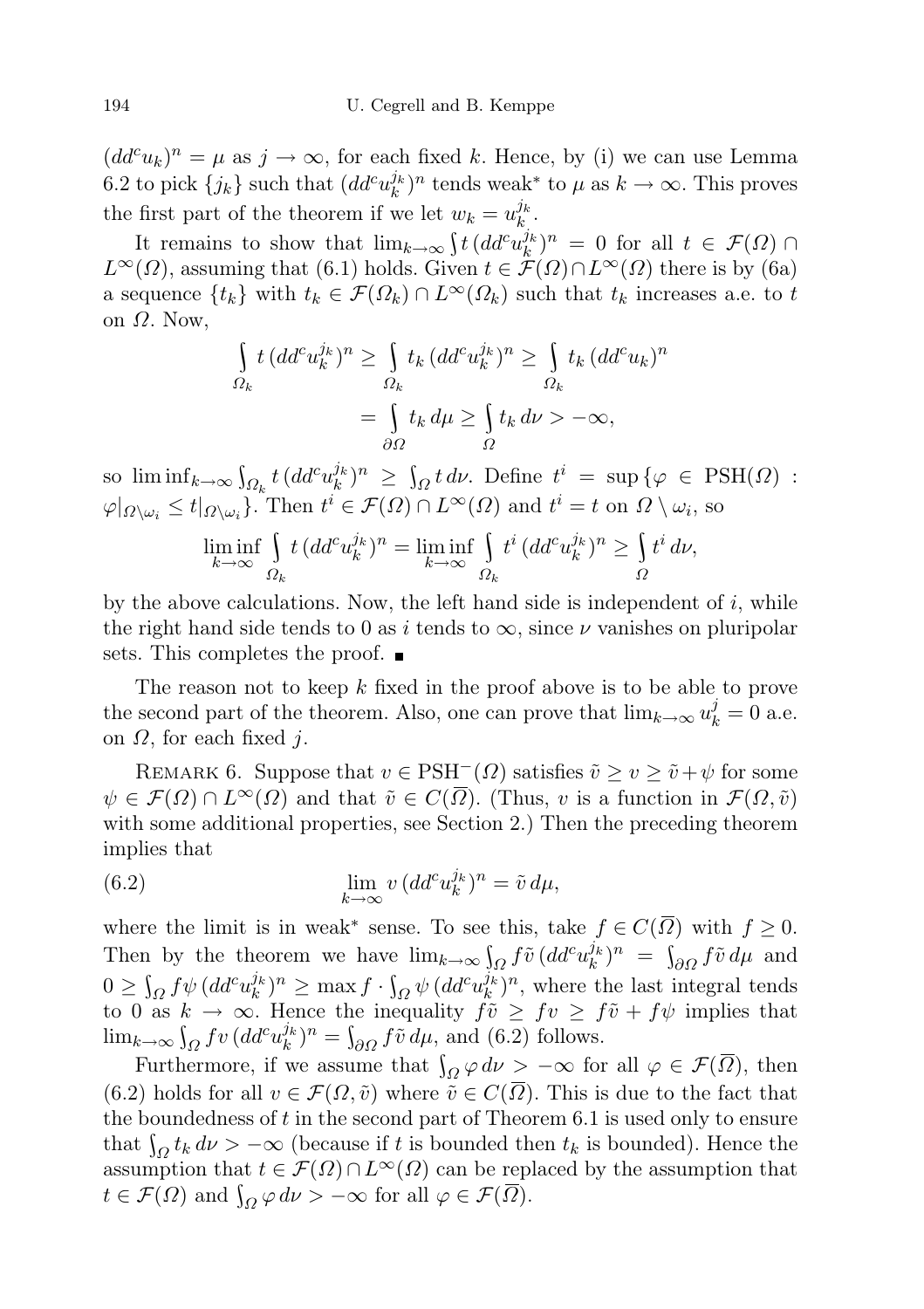EXAMPLE 6.3. Let  $\Omega$  be the unit bidisc  $\mathbb{D} \times \mathbb{D}$  in  $\mathbb{C}^2$ . Let  $\mu$  and  $\nu$  be defined by

$$
\mu = \sigma_1 \times dV_{1/2}
$$
 and  $\nu = \sigma_{1/2} \times dV_{1/2}$ ,

where  $\sigma_r$  denotes the normalized Lebesgue measure on the circle  $\partial \mathbb{D}(0,r)$ and  $dV_{1/2}$  the normalized Lebesgue measure on the disc  $\mathbb{D}(0, 1/2)$ . Then  $\mu$ and  $\nu$  satisfy (6.1), so Theorem 6.1 tells us that we can approximate  $\mu$  from the inside of  $\Omega$  by our procedure. Moreover, by Example 4.11 we see that  $\mu$ is not in the weak<sup>\*</sup> closure of  $\{\mu_u : u \in \mathcal{F}(\Omega)\}\)$ . Hence, we do reach more measures by the method in this section than we could before.

Acknowledgements. It is a great pleasure for us to thank Pham Hoàng Hiêp for many fruitful comments.

## References

- [1] P. Åhag, U. Cegrell, R. Czyż and H. H. Pham, Monge–Ampère measures on pluripolar sets, Institut Mittag-Leffler Report No. 21, 2007/2008.
- [2] P. Ahag, U. Cegrell, S. Kołodziej, H. H. Pham and A. Zeriahi, *Partial pluricomplex* energy and integrability exponents of plurisubharmonic functions, Institut Mittag-Leffler Report No. 24, 2007/2008.
- [3] E. Bedford and B. A. Taylor, A new capacity for plurisubharmonic functions, Acta Math. 149 (1982), 1–40.
- [4] S. Benelkourchi, A note on the approximation of plurisubharmonic functions, C. R. Math. Acad. Sci. Paris 342 (2006), 647–650.
- [5] Z. Błocki, On the definition of the complex Monge-Ampère operator in  $\mathbb{C}^2$ , Math. Ann. 328 (2004), 415–423.
- [6] U. Cegrell, Pluricomplex energy, Acta Math. 180 (1998), 187–217.
- [7] —, Maximal plurisubharmonic functions, Uzbek. Math. J. 11 (2009), 10–16.
- [8] —, The general definition of the complex Monge–Ampère operator, Ann. Inst. Fourier (Grenoble) 54 (2004), 159–179.
- [9] —, Potentials with respect to the pluricomplex Green function, Research Reports 3, Mid Sweden Univ., 2006.
- [10] —, A general Dirichlet problem for the complex Monge–Ampère operator, Ann. Polon. Math. 94 (2008), 131–147.
- [11] —, Approximation of plurisubharmonic functions in hyperconvex domains, in: Complex Analysis and Digital Geometry, Proceedings of the Kiselmanfest, Acta Universitatis Upsaliensis, to appear.
- [12] U. Cegrell and L. Hed, Subextension and approximation of negative plurisubharmonic functions, Michigan Math. J. 56 (2008), 593-601.
- [13] U. Cegrell and S. Kołodziej, The equation of complex Monge–Ampère type and stability of solutions, Math. Ann. 334 (2006), 713–729.
- [14] J.-P. Demailly, Mesures de Monge–Ampère et mesures pluriharmoniques, Math. Z. 194 (1987), 519–564.
- [15] G. M. Henkin, The Banach space of analytic functions on the ball and the bicylinder are not isomorphic, Funct. Anal. Appl. 2 (1968), 334–341.
- [16] P. Lelong, Fonctions entières de type exponentiel dans  $\mathbb{C}^n$ , Ann. Inst. Fourier (Grenoble) 16 (1966), 269–318.